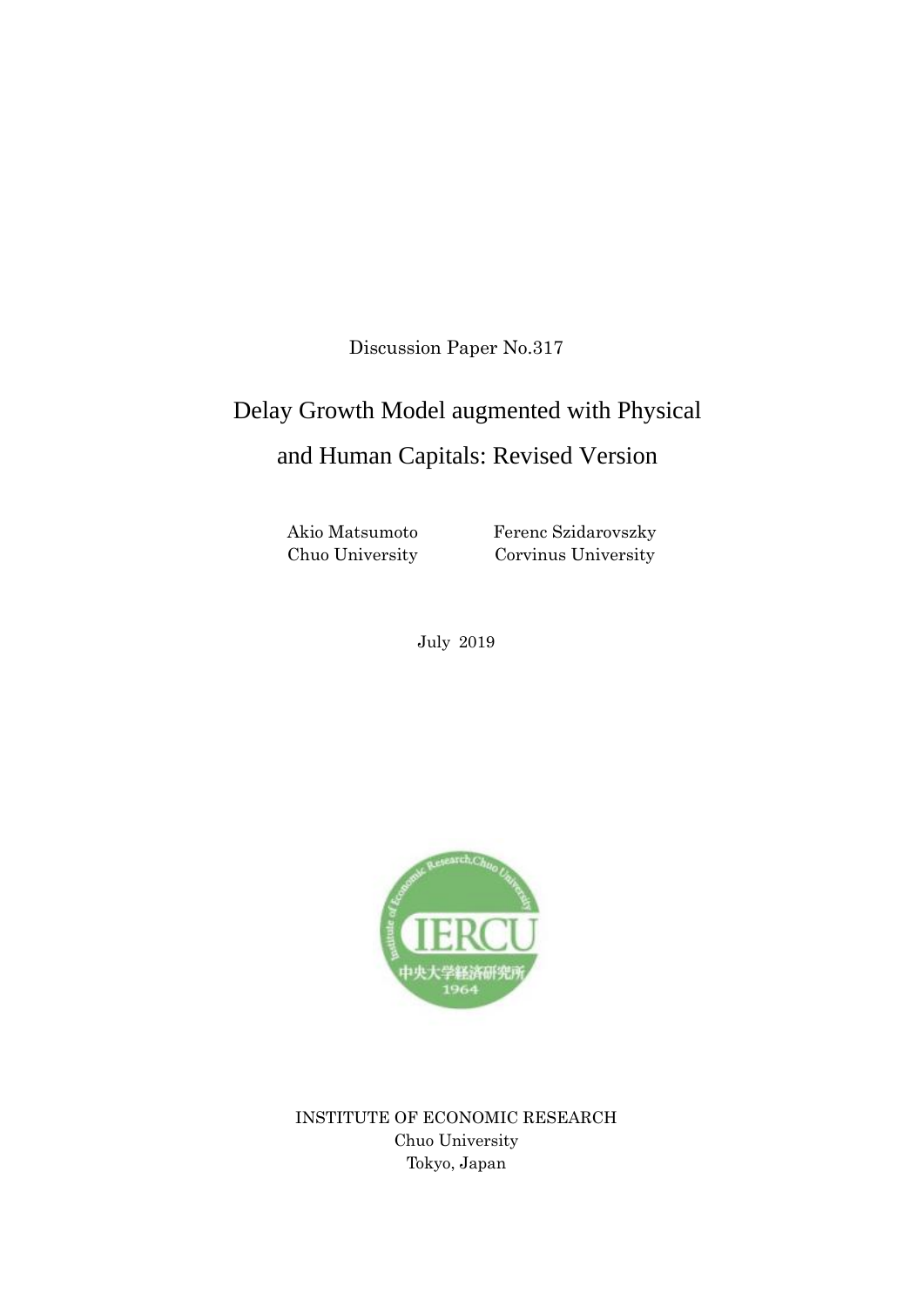## Delay Growth Model augmented with Physical and Human Capitals: Revised Version<sup>∗</sup>

Akio Matsumoto<sup>†</sup> Ferenc Szidarovszky<sup>‡</sup>

#### Abstract

A growth model with a special production function augmented with physical capital and human capital is modified and used to explain the birth of cyclical dynamics. Crucial feature of the model is the assumption that there are a gestation delay and a maturation delay in constructing physical capital and human capital, respectively. Dynamics is described by a continuous time system of delay differential equations. Stability switching curves are analytically derived on which stability of the model is lost. Its shape is numerically verified and it is confirmed that the twodelay model can generate a wide variety of dynamics from simple dynamics to complex dynamics.

Keywords: Extended Solow model, Delayed dynamics, Two delays, Asymptotic behavior

## 1 Introduction

Most classical models in mathematical economics assume that instantaneous data are always available to all participants and they are able to react immediately. However, in real economies this is only an approximation of reality, since collecting data, their analysis, decision making and implementation need time. This is the reason why models including time delays became one of the major research fields recently.

This study examines dynamics of an extended Solow model (Solow, 1956) augmented with physical and human capitals incorporating time delays due to gestation time in physical capital and maturation time in human capital. It

<sup>∗</sup>This paper is the revised version of the IERDP 309 with the same title and finalized when the second author visits the Institute of Economic Research on June, 2019. The first author highly acknowledges the financial supports from the Japan Society for the Promotion of Science (Grant-in-Aid for Scientific Research (C) 16K03556) and Chuo University (Joint Research Grant). The usual disclaimers apply.

<sup>†</sup>Professor, Department of Economics, Chuo University, 742-1, Higashi-Nakano, Hachio ji, Tokyo, 192-0393, Japan; akiom@tamacc.chuo-u.ac.jp

<sup>‡</sup>Professor, Department of Mathematics, Corvinus University, Budapest, Fövám tèr 8, H-1093, Hungary, szidarka@gmail.com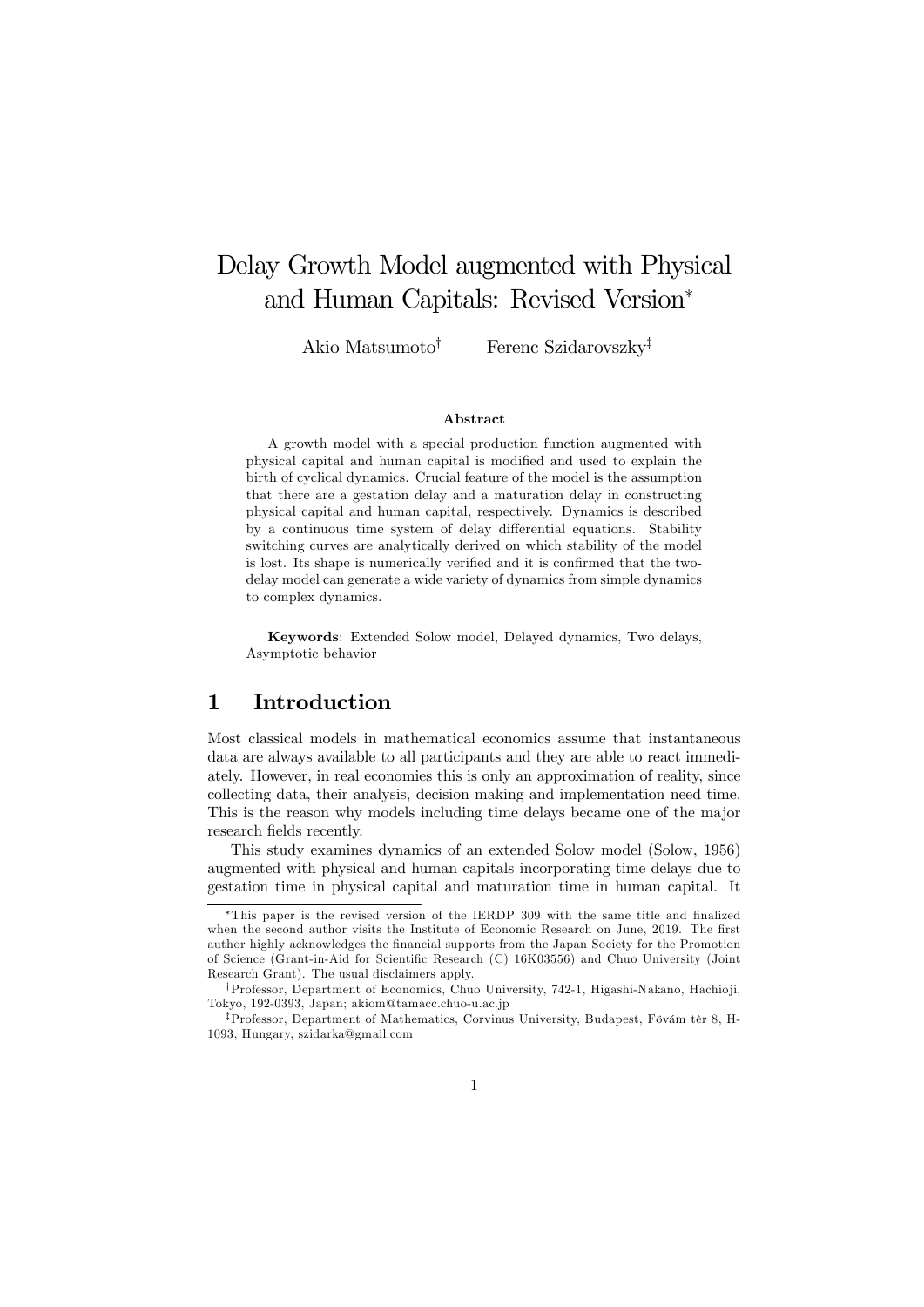will be shown that the delays could destabilize an otherwise stable model and generate persistent oscillations that might be compatible with actually observed data.

Gori et al. (2016) offer survey of related studies and consider an extended Solow model with physical and human capitals that is exactly the same as what we study. There are similarities as well as dissimilarities. Approaching the main purpose to see how the two delays affect stability of the model is different. We make two-dimensional analysis in which both delays vary continuously, whereas they adopt a repeated one-dimensional analysis in which one delay is assumed to be positive and fixed and the other delay varies. Their analysis is based on an assumption that a mixed polynomial-trigonometric equation  $(E_q(22))$  has finitely many roots. This assumption makes their analysis incomplete unless the assumption is justified. We can also derive the directions of the stability switches based on analytic representations of the stability switching curves. We focus mainly on the symmetric case with only limited attention to the asymmetric case while they do not look into the symmetric case. The analytical results obtained in the symmetric case could be bases for analyzing the asymmetric case. Due to these differences, we can arrive at new results. Hence our study might complement their study. Further, this paper is a continuation of the earlier studies giving a complete stability analysis with analytic representations of the stability switching curves and the directions of the stability switches. We also examine a special case which was not studied earlier.

The rest of the paper is organized as follows. Section 2 reviews a special version of the extended Solow model. Section 3 introduces delays in physical and human capitals and investigates the effects caused by two delays on dynamics. Section 4 numerically validates the analytical results obtained in the previous sections. Finally concluding remarks are given in Section 5.

## 2 Extended Growth Model

Before proceeding the analysis, we first review the continuous-time Solow model. Only for the sake of simplicity, a special Cobb-Douglas production function is adopted,

$$
Y(t) = K(t)^{\alpha} \left[ A(t)L(t) \right]^{1-\alpha}, \ 0 < \alpha < 1 \tag{1}
$$

where t denotes time,  $Y(t)$  represents output,  $L(t)$  labor,  $K(t)$  the physical capital stock and  $A(t)$  the labor-augment technology. The physical capital accumulation is described by

$$
\dot{K}(t) = sY(t) - \delta K(t) \tag{2}
$$

where the dot over a variable means a time-derivative,  $s$  is the saving rate,  $0 \leq s \leq 1$ , and  $\delta$  the depreciation rate,  $\delta > 0$ . Dividing the accumulation equation by effective labor  $A(t)L(t)$  transforms it to a per capita form

$$
\dot{k}(t) = sk(t)^{\alpha} - (n+g+\delta)k(t)
$$
\n(3)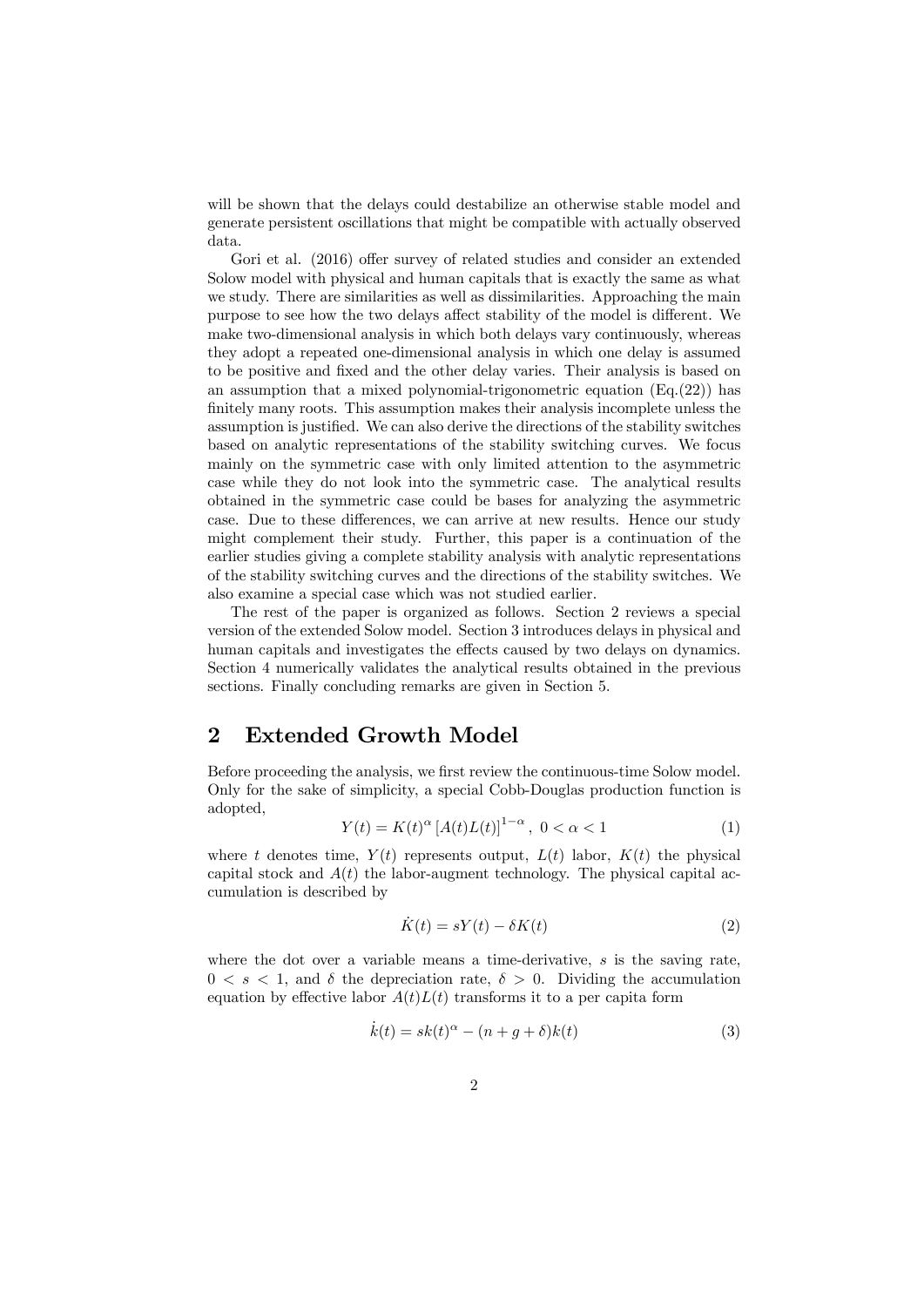where

$$
k(t) = \frac{K(t)}{A(t)L(t)}, \ y(t) = \frac{Y(t)}{A(t)L(t)} = k(t)^{\alpha}
$$

and the constant growth rates of labor and technology are  $n$  and  $q$ , respectively.

A positive steady state is given as

$$
k_S^* = \left(\frac{s}{n+g+\delta}\right)^{\frac{1}{1-\alpha}}
$$

At the steady state, the stock of physical capital and output are growing at the constant rate  $n + g$ ,

$$
\frac{\dot{K}(t)}{K(t)} = \frac{\dot{Y}(t)}{Y(t)} = n + g.
$$

It is to be noticed that both growth rates are exogenously given and thus the growth of per capita output occurs only due to exogenous technology change.

Mankiw, Romer and Weil (1992, MRW henceforth), assumes an extended Cobb-Douglas production function to have three factors,

$$
Y(t) = K(t)^{\alpha} H(t)^{\beta} [A(t)L(t)]^{1-\alpha-\beta}
$$

where  $1 - \alpha - \beta > 0$ ,  $\alpha > 0$  and  $\beta > 0$ . H is the stock of human capital. Physical capital and human capital are formed by saving an  $s_k$ -fraction and an  $s_h$ -fraction of output with  $s_k > 0$ ,  $s_h > 0$  and  $s_k + s_h < 1$ . The accumulation of these per capita capital stocks is determined by

$$
\dot{k}(t) = s_k k(t)^{\alpha} h(t)^{\beta} - (n+g+\delta) k(t)
$$
\n
$$
\dot{h}(t) = s_h k(t)^{\alpha} h(t)^{\beta} - (n+g+\delta) h(t)
$$
\n(4)

.

where  $k(t)$  is already defined and  $h(t)$  is the stock of human capital per capital defined by

$$
h(t) = \frac{H(t)}{A(t)L(t)}.
$$

A steady state is given as

$$
k^* = \left(\frac{s_k^{1-\beta} s_h^{\beta}}{n+g+\delta}\right)^{\frac{1}{1-\alpha-\beta}},
$$
  

$$
h^* = \left(\frac{s_k^{\alpha} s_h^{1-\alpha}}{n+g+\delta}\right)^{\frac{1}{1-\alpha-\beta}}.
$$
  
(5)

Nonnegative values of  $k^*$  and  $h^*$  lead the following conditions at the steady state at which  $\dot{k}(t) = \dot{h}(t) = 0$ ,

$$
s_k (k^*)^{\alpha - 1} (h^*)^{\beta} = c,
$$
  
\n
$$
s_h (k^*)^{\alpha} (h^*)^{\beta - 1} = c
$$
\n(6)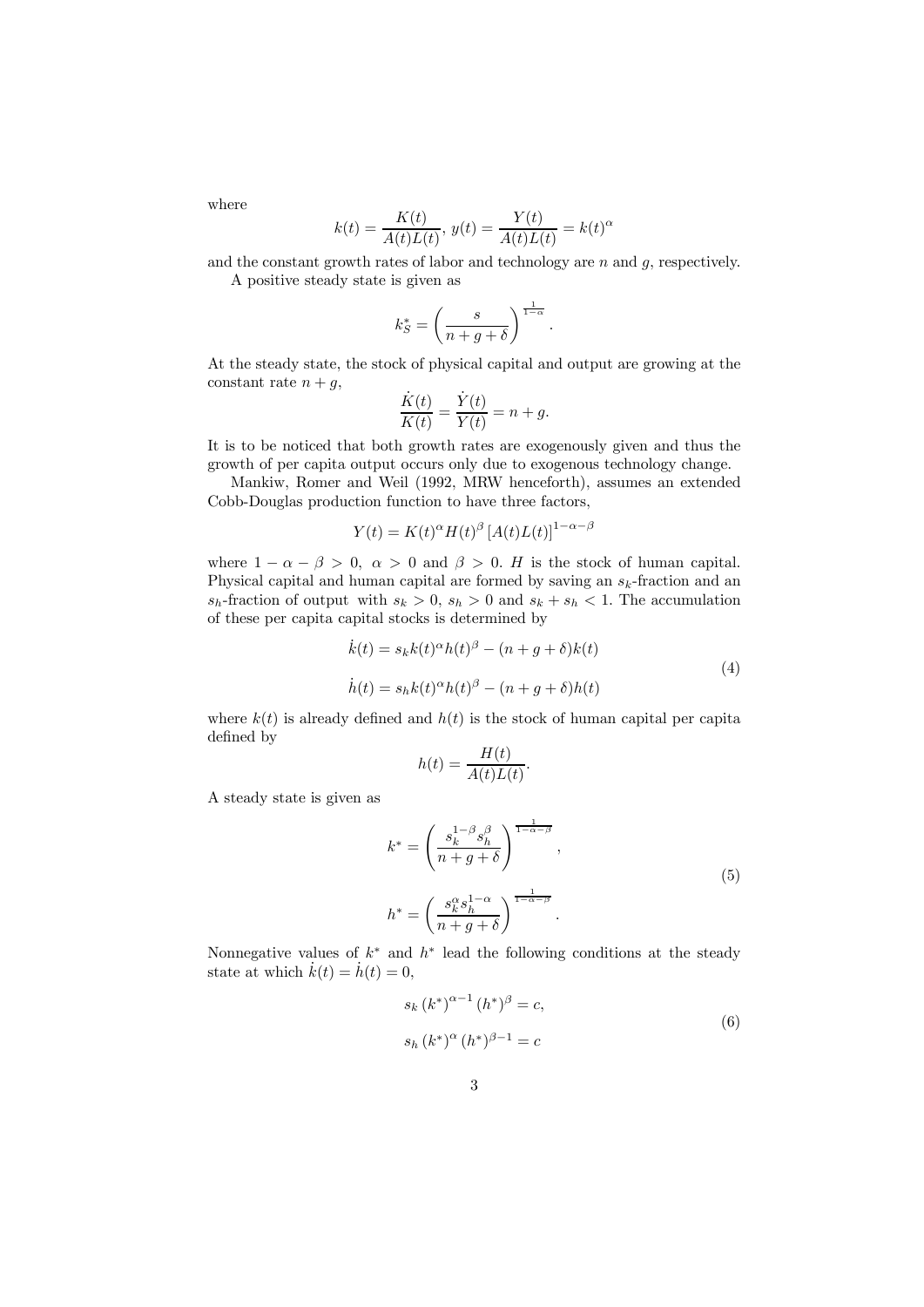with  $n + q + \delta = c$ . It is well-known that the dynamic system (4) converges to the steady state under the assumption of diminishing returns to scale (i.e.,  $\alpha + \beta < 1$ :

**Theorem 1** The positive stationary point  $(h^*, k^*)$  of extended Solow model  $(4)$ is locally asymptotically stable.

## 3 Stability Switching Curves

In á la Solow models, dynamics has two phases. In the first phase, the economy starting at any initial state sooner or later converges to the steady state. On a transition path to the steady state, per capita growth rate is non-zero and becomes zero when it arrives at the steady state. In the second phase the long-run dynamics is conducted by the population growth and the technological development. We focus on the evolution of the economy in the first phase. To this end, we assume the following to get rid of the exogenous shocks.

#### Assumption 1:  $n = g = 0$ .

We now turn attention to a delay version of MRW's stock accumulation system of physical and human capitals

$$
\dot{k}(t) = s_k k(t - \tau_k)^{\alpha} h(t - \tau_h)^{\beta} - \delta k(t - \tau_k)
$$
  
\n
$$
\dot{h}(t) = s_h k(t - \tau_k)^{\alpha} h(t - \tau_h)^{\beta} - \delta h(t - \tau_h)
$$
\n(7)

with  $\tau_k \geq 0$  and  $\tau_h \geq 0$ . Using the relations in (6) yields the linearized delay system,

$$
\dot{k}(t) = \delta(\alpha - 1)k(t - \tau_k) + \beta \delta \frac{s_k}{s_h} h(t - \tau_k),
$$
  
\n
$$
\dot{h}(t) = \alpha \delta \frac{s_h}{s_k} k(t - \tau_h) + \delta(\beta - 1)h(t - \tau_h).
$$
\n(8)

The corresponding characteristic equation is

$$
P_0(\lambda) + P_1(\lambda)e^{-\lambda \tau_k} + P_2(\lambda)e^{-\lambda \tau_h} + P_3(\lambda)e^{-\lambda(\tau_k + \tau_h)} = 0
$$
\n(9)

where

$$
P_0(\lambda) = \lambda^2,
$$
  
\n
$$
P_1(\lambda) = \delta(1 - \alpha)\lambda,
$$
  
\n
$$
P_2(\lambda) = \delta(1 - \beta)\lambda,
$$
  
\n
$$
P_3(\lambda) = \delta^2(1 - \alpha - \beta).
$$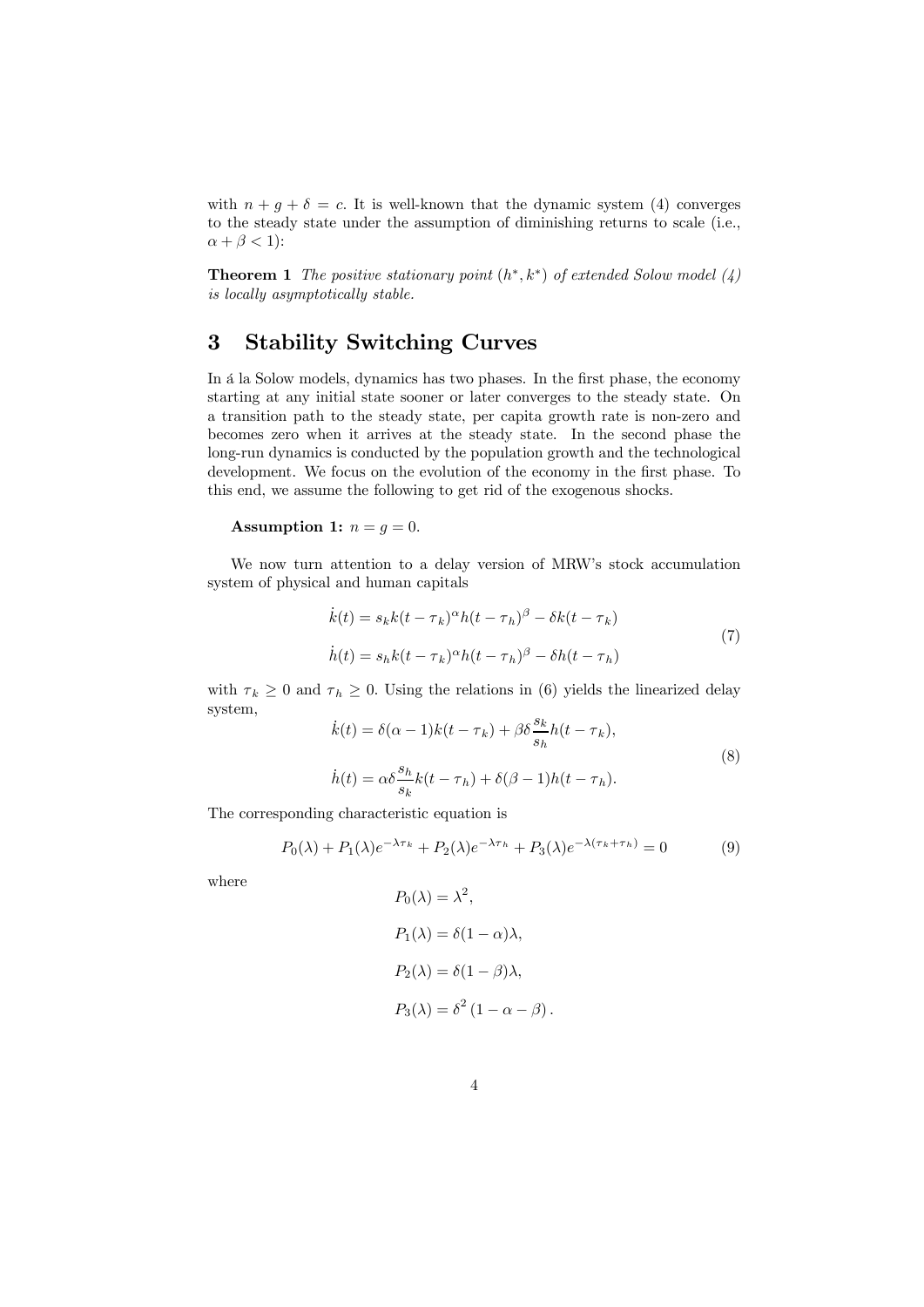As a benchmark, we start with the no-delay case in which  $\tau_k = \tau_h = 0$ . The characteristic equation (9) is now written as

$$
\lambda^2 + \delta \left[ (1 - \alpha) + (1 - \beta) \right] \lambda + \delta^2 \left( 1 - \alpha - \beta \right) = 0. \tag{10}
$$

Since the linear coefficient and the constant term are both positive, the roots are either real negative or complex with negative real parts implying asymptotical stability. Since one-delay models are discussed earlier in the literature in detail, we concentrate only on the two-delay symmetric case when  $\alpha = \beta$  with  $\alpha < 1/2$ .

#### Assumption 2:  $\alpha = \beta$ .

We now suppose that  $\tau_k > 0$  and  $\tau_h > 0$  and find all pure complex roots of the characteristic equation of (9). We can also assume that  $\lambda = i\omega$  with  $\omega > 0$ . Substituting this solution into (9) presents the following form of the characteristic equation,

$$
P_0(i\omega) + P_1(i\omega)e^{-i\omega\tau_k} + P_2(i\omega)e^{-i\omega\tau_k} + P_3(i\omega)e^{-i\omega(\tau_k + \tau_k)} = 0 \tag{11}
$$

where

$$
P_0(i\omega) = -\omega^2,
$$
  
\n
$$
P_1(i\omega) = i\delta(1-\alpha)\omega,
$$
  
\n
$$
P_2(i\omega) = i\delta(1-\alpha)\omega,
$$
  
\n
$$
P_3(i\omega) = \delta^2(1-2\alpha).
$$

Applying the method developed by Matsumoto and Szidarovszky (2018) based on Lin and Wang (2012), we can derive the set of points  $(\tau_k, \tau_h)$  for which the delay dynamic system  $(7)$  might lose stability. Equation  $(11)$  can be written as

$$
P_0(i\omega) + P_1(i\omega)e^{-i\omega\tau_k} + \left(P_2(i\omega) + P_3(i\omega)e^{-i\omega\tau_k}\right)e^{-i\omega\tau_k} = 0.
$$
 (12)

Since  $|e^{-\lambda \omega \tau_h}| = 1$ , equation (12) has solution if and only if

$$
|P_0(i\omega) + P_1(i\omega)e^{-i\omega\tau_k}| = |P_2(i\omega) + P_3(i\omega)e^{-i\omega\tau_k}|
$$

or equivalently,

$$
\begin{aligned} \left(P_0(i\omega) + P_1(i\omega)e^{-i\omega\tau_k}\right)\left(\bar{P}_0(i\omega) + \bar{P}_1(i\omega)e^{i\omega\tau_k}\right) \\ = \quad &\left(P_2(i\omega) + P_3(i\omega)e^{-i\omega\tau_k}\right)\left(\bar{P}_2(i\omega) + \bar{P}_3(i\omega)e^{i\omega\tau_k}\right) \end{aligned}
$$

where over-bar indicates complex conjugate. After some calculations, the last equation can be rewritten as

$$
|P_0|^2 + |P_1|^2 - |P_2|^2 - |P_3|^2 = 2A_k(\omega)\cos\omega\tau_k - 2B_k(\omega)\sin\omega\tau_k
$$
 (13)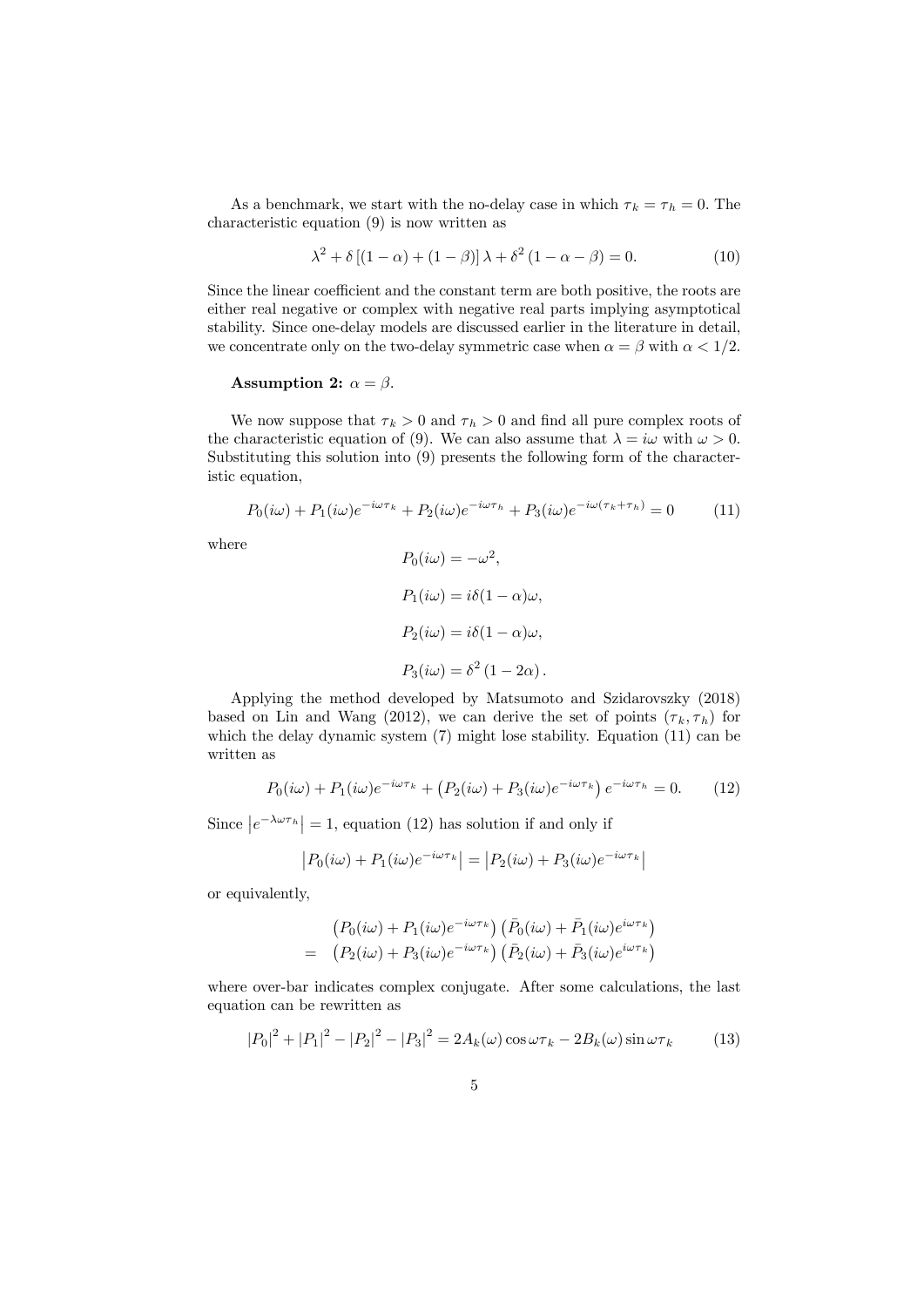where the argument of  $P_i$  is omitted for the sake of notational simplicity and

$$
A_k(\omega) = \text{Re}(P_2\bar{P}_3 - P_0\bar{P}_1) \text{ and } B_k(\omega) = \text{Im}(P_2\bar{P}_3 - P_0\bar{P}_1).
$$

Using  $P_i(i\omega)$  for  $i = 0, 1, 2, 3$ , we can obtain

$$
P_2\bar{P}_3 - P_0\bar{P}_1 = i\delta\omega(1-\alpha)\left[\delta^2(1-2\alpha) - \omega^2\right].
$$

Hence

$$
A_k(\omega)=0
$$

and

$$
B_k(\omega) = \delta\omega \left[ \delta^2 (1 - \alpha)(1 - 2\alpha) - \omega^2 (1 - \alpha) \right]
$$

The sign of  $B_k(\omega)$  is indeterminate. The corresponding values of  $\tau_h$  as functions of  $\tau_k$  can be obtained from equation (12) as

$$
e^{-i\omega\tau_h} = -\frac{P_0(i\omega) + P_1(i\omega)e^{-i\omega\tau_k}}{P_2(i\omega) + P_3(i\omega)e^{-i\omega\tau_k}}
$$
(14)

.

where the absolute value of the right hand side has to be the unity.

An explicit form of  $\tau_h$  satisfying equation (14) is derived as follows. Due to the Euler's formula, (14) can be rewritten as

$$
\cos \omega \tau_h - i \sin \omega \tau_h = \frac{a - ib}{c + id} \tag{15}
$$

where

$$
\mathbf{a} = \omega^2 - \delta\omega(1 - \alpha)\sin\omega\tau_k, \mathbf{b} = \delta\omega(1 - \alpha)\cos\omega\tau_k
$$

and

$$
c = \delta^2 (1 - 2\alpha) \cos \omega \tau_k
$$
,  $d = \delta \omega (1 - \alpha) - \delta^2 (1 - 2\alpha) \sin \omega \tau_k$ .

The right hand side is next developed. Multiplying the denominator and the numerator of (15) by the conjugate of the denominator, the denominator, after arranging the terms, becomes

$$
D = \delta^2 \left[ \delta^2 (1 - 2\alpha)^2 + \omega^2 (1 - \alpha)^2 - 2\delta \omega (1 - \alpha)(1 - 2\alpha) \sin \omega \tau_k \right]
$$

which is always positive as  $D = c^2 + d^2$ . The new numerator can be denoted by  $M + iN$  where the real part is

$$
M = -(\delta\omega)^2 \alpha^2 \cos \omega \tau_k
$$

and the imaginary part is

$$
N = -\delta\omega \left\{ \delta^2 (1-\alpha)(1-2\alpha) + \omega^2 (1-\alpha) - \delta\omega \left[ 2(1-2\alpha) + \alpha^2 \right] \sin \omega \tau_k \right\}.
$$

Comparing the left hand side of (15) with  $M/D + iN/D$  presents

$$
\cos \omega \tau_h = \frac{M}{D} \text{ and } \sin \omega \tau_h = -\frac{N}{D}.\tag{16}
$$

Denoting the left hand side of equation (13) by  $f(\omega)$ , we confirm solutions of (13), that is,  $f(\omega) = -2B_k(\omega) \sin \omega \tau_k$ . Dividing the remaining of this section into two, we examine the case of  $B_k(\omega)=0$  in the first part and then proceed to the case of  $B_k(\omega) \neq 0$  in the second.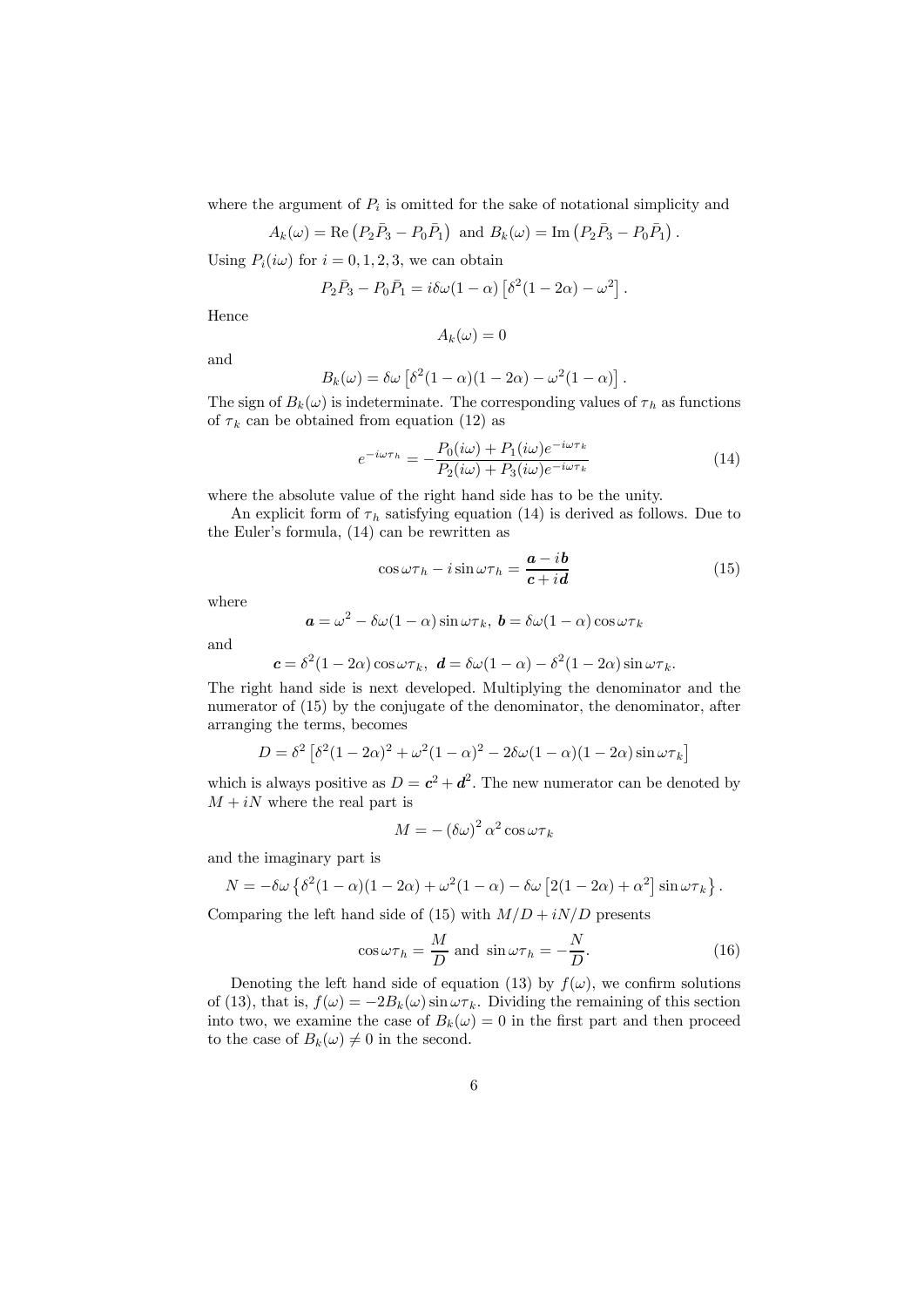## **3.1**  $B_k(\omega)=0$

Let  $\omega_k$  be the positive solution of  $B_k(\omega)=0$ ,

$$
\omega_k = \delta \sqrt{1 - 2\alpha} > 0.
$$

Substituting  $P_i(i\omega)$  for  $i = 0, 1, 2, 3$  into  $f(\omega)$  gives

$$
f(\omega) = \omega^4 - \delta^4 (1 - 2\alpha)^2.
$$

Solving  $f(\omega)=0$  for  $\omega^2$  presents the positive solution,

$$
\omega_{+}^{2} = \delta^{2} (1 - 2\alpha) > 0.
$$

The critical value and the positive solution become identical,

$$
\omega_k^2 = \omega_+^2 = \delta^2 (1 - 2\alpha) > 0.
$$

In the symmetric case,  $f_k(\omega)=0$  for  $\omega = \omega_k$  at which, therefore, the value of  $\tau_k$  is arbitrary and the corresponding values of  $\tau_h$  can be obtained from (16).

The graphs of  $M/D$  and  $-N/D$  are illustrated for  $\tau_k \in [0, 20\sqrt{3}\pi/\omega]$  with the parameter values of  $\alpha = 1/3$  and  $\delta = 1/10$  in Figure 1.<sup>1</sup> The red  $M/D$ curve intersects the horizontal axis twice at which  $\cos \omega \tau_k = 0$ , implying that  $\omega \tau_k = \pi/2$  at point B and  $\omega \tau_k = 3\pi/2$  at point D,

$$
\tau_k^B = \frac{\pi}{2\omega_k} \simeq 24.72 \text{ and } \tau_k^D = \frac{3\pi}{2\omega_k} \simeq 81.62.
$$

It is also seen that the blue  $-N/D$  curve intersects the horizontal axis twice at which  $N = 0$  or

$$
\sin \omega \tau_k = \frac{\delta^2 (1 - \alpha)(1 - 2\alpha) + \omega_k^2 (1 - \alpha)}{\delta \omega_k [2(1 - 2\alpha) + \alpha^2]}
$$

$$
= \frac{2(1 - \alpha)\sqrt{1 - 2\alpha}}{(\alpha - 2)^2 - 2} < 1 \text{ for } 0 < \alpha < \frac{1}{2}.
$$

Since  $\sin \omega \tau_k$  takes the maximum value at  $\omega \tau_k = \pi/2$ ,  $\sin \omega \tau_k^A = 4\sqrt{3}/7$  and cos  $\omega \tau_k^A > 0$  at point A and  $\sin \omega \tau_k^B = 4\sqrt{3}/7$  and  $\cos \omega \tau_k^B < 0$  at point B, implying that

$$
\tau_k^A = \frac{1}{\omega_k} \sin^{-1} \left( \frac{4\sqrt{3}}{7} \right) \simeq 24.72 \text{ and } \tau_k^C = \frac{1}{\omega_k} \left[ \pi - \sin^{-1} \left( \frac{4\sqrt{3}}{7} \right) \right] \simeq 29.69.
$$

<sup>&</sup>lt;sup>1</sup>MRW presumes that  $\alpha$  is about one third and  $\beta$  is between one third and one half.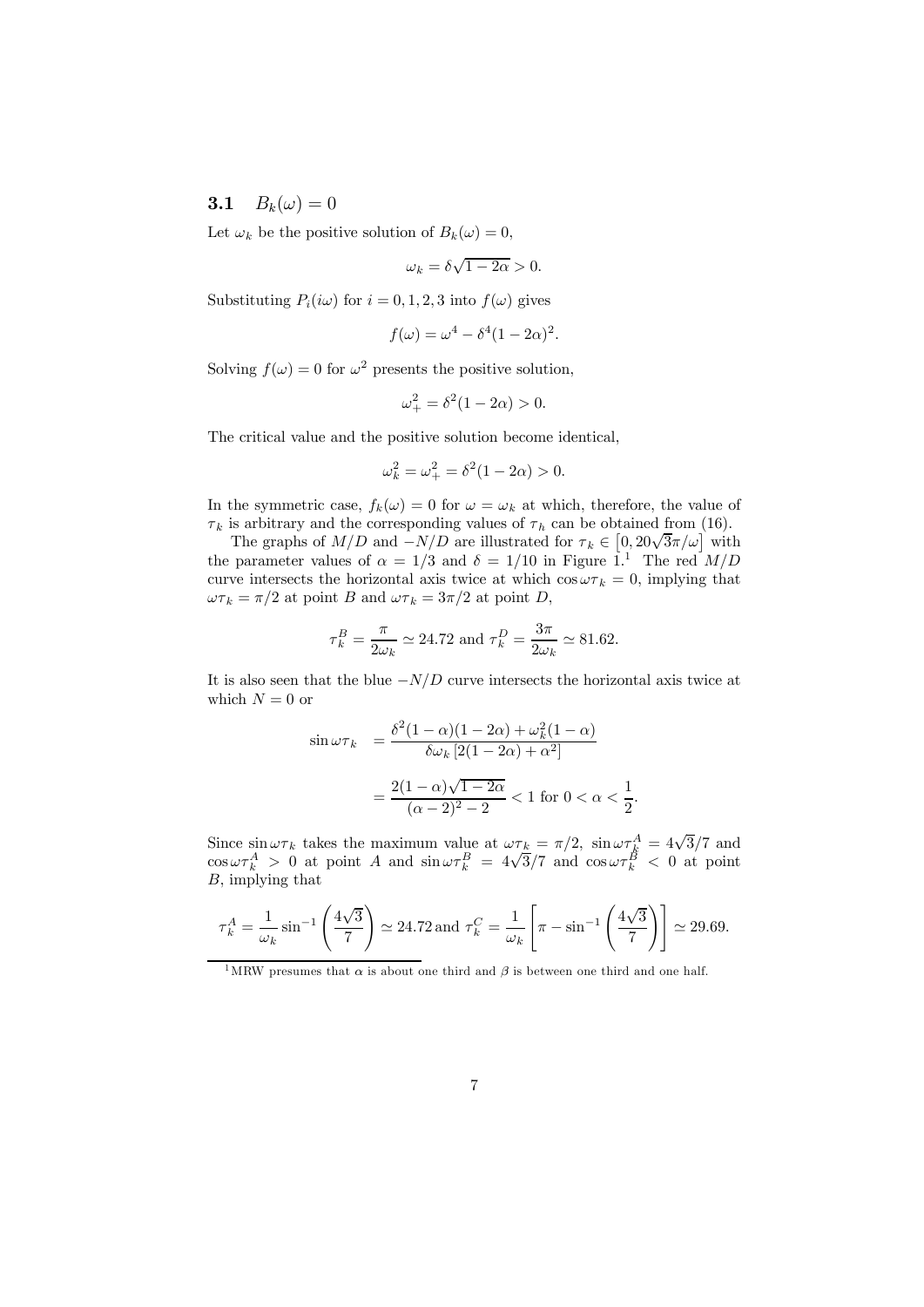

Figure 1. Graphs of  $M/D$  (red) and  $-N/D$  (blue)

The interval  $[0, 2\pi/\omega_k]$  is divided into five subintervals by those points. It is observed that  $\cos \omega \tau_h < 0$  and  $\sin \omega \tau_h > 0$  for  $\tau_k \in (0, \tau_k^A)$ . Hence solving  $\cos \omega_k \tau_h = M/D$  and  $\sin \omega_k \tau_h = -N/D$  for  $\tau_h$  yields

$$
\tau_h^c(\tau_k) = \frac{1}{\omega_k} \cos^{-1} \left( \frac{M}{D} \right) \text{ and } \tau_h^s(\tau_k) = \frac{1}{\omega_k} \left[ \pi - \sin^{-1} \left( -\frac{N}{D} \right) \right]. \tag{17}
$$

where the superscripts  $c$  and  $s$  stand for cos and sin, respectively. In the same way,  $\cos \omega_k \tau_h < 0$  and  $\sin \omega_k \tau_h < 0$  for  $\tau_h \in (\tau_k^A, \tau_k^B)$  that present

$$
\tau_h^c(\tau_k) = \frac{1}{\omega_k} \left[ 2\pi - \cos^{-1}\left(\frac{M}{D}\right) \right] \text{ and } \tau_h^s(\tau_k) = \frac{1}{\omega_k} \left[ \pi - \sin^{-1}\left(-\frac{N}{D}\right) \right].
$$
\n(18)

For  $\tau_k \in (\tau_k^B, \tau_k^C)$ ,  $\cos \omega_k \tau_k > 0$  and  $\sin \omega_k \tau_k < 0$  gives

$$
\tau_h^c(\tau_k) = \frac{1}{\omega_k} \left[ 2\pi - \cos^{-1}\left(\frac{M}{D}\right) \right] \text{ and } \tau_h^s(\tau_k) = \frac{1}{\omega_k} \left[ 2\pi + \sin^{-1}\left(-\frac{N}{D}\right) \right]. \tag{19}
$$

For  $\tau_k \in (\tau_k^C, \tau_k^D)$ ,  $\cos \omega_h \tau_k > 0$  and  $\sin \omega_h \tau_k > 0$  generating

$$
\tau_h^c(\tau_k) = \frac{1}{\omega_k} \cos^{-1} \left( \frac{M}{D} \right) \text{ and } \tau_h^s(\tau_k) = \frac{1}{\omega_k} \sin^{-1} \left( -\frac{N}{D} \right). \tag{20}
$$

Finally, we have  $\cos \omega_h \tau_k < 0$  and  $\sin \omega_h \tau_k > 0$  for  $\tau_k \in (\tau_k^D, 2\pi/\omega_k)$  in which case the signs of the trigonometric functions are the same as in the first case. Hence, from (17)

$$
\tau_h^c(\tau_k) = \frac{1}{\omega_k} \cos^{-1} \left( \frac{M}{D} \right) \text{ and } \tau_h^s(\tau_k) = \frac{1}{\omega_k} \left[ \pi - \sin^{-1} \left( -\frac{N}{D} \right) \right]. \tag{21}
$$

Since  $\tau_h^s(\tau_k) = \tau_h^c(\tau_k)$  holds for any  $\tau_k \in [0, 2\pi/\omega]$ , the solution can be denoted by  $\tau_h(\tau_k)$ .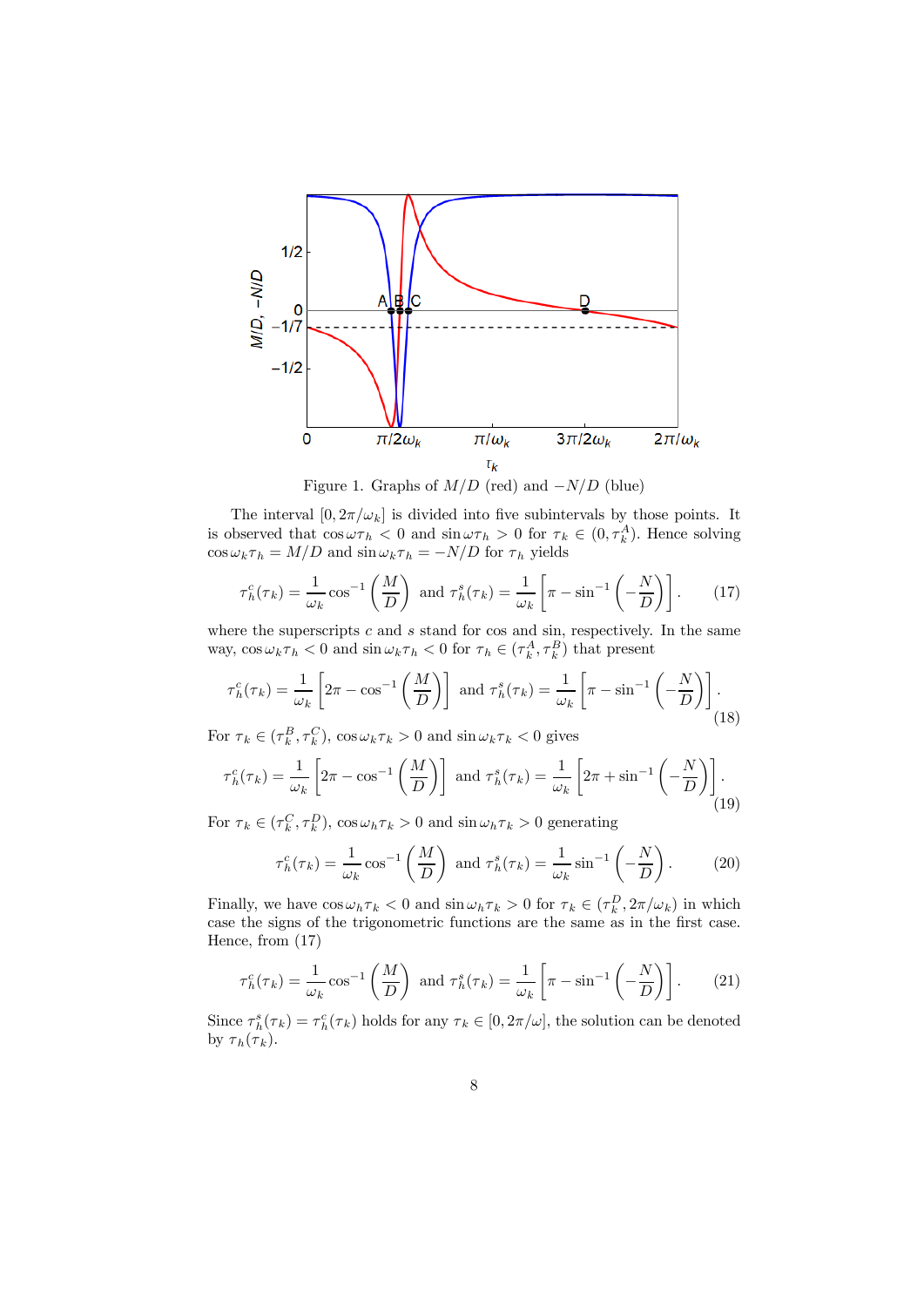The locus of  $(\tau_k, \tau_h(\tau_k))$  for  $\tau_k \in [0, 2\pi/\omega]$  constructs the stability switching curve that is illustrated by two black-red curves in Figure 2. More precisely, the upper convex-shaped curve consists of three segments, each of which is described by the black segment (17), the red segment, (18) and the black segment, (19) whereas the lower concave-shaped curve is described by the red segment (20) and the black segment, (21). The results obtained are summarized as follows:

**Lemma 1** If  $B_k(\omega)=0$  in the symmetric case, then the stability switching curve is described by the locus of  $(\tau_k, \tau_h(\tau_k))$  where

$$
\tau_h(\tau_k) = \frac{1}{\omega_k} \cos^{-1} \left( \frac{M}{D} \right) \text{ for } \tau_k \in (0, \tau_k^A) \cup (\tau_k^C, \tau_k^D) \cup (\tau_k^D, 2\pi/\omega_k)
$$

and

$$
\tau_h(\tau_k) = \frac{1}{\omega_k} \left[ 2\pi - \cos^{-1}\left(\frac{M}{D}\right) \right] \text{ for for } \tau_k \in (\tau_k^A, \tau_k^B) \cup (\tau_k^B, \tau_k^C).
$$

Two issues should be noticed. First, in the symmetric case and  $B_k(\omega)=0$ . Lemma 4 of Gori et a. (2016) is a special case of this Lemma 1. In particular, their critical value of delay,  $\tau_{2,j}$  of their equation (17) with  $j = 0$  is equal to

$$
\tau_h(0) = \frac{1}{\omega_k} \cos^{-1}\left(-\frac{1}{7}\right) \simeq 29.6898.
$$

This value corresponds to the  $\tau_h$ -value of the intercept of the vertical axis with the convex-shaped black curve in Figure 2. Second, if  $B_k(\omega)=0$  and  $\alpha \neq$  $\beta$ , then no stability switching occurs, so the positive steady state is locally asymptotically stable for all positive values of  $\tau_k$  and  $\tau_h$ .



Figure 2. Stability switching curve with  $B_k(\omega)=0$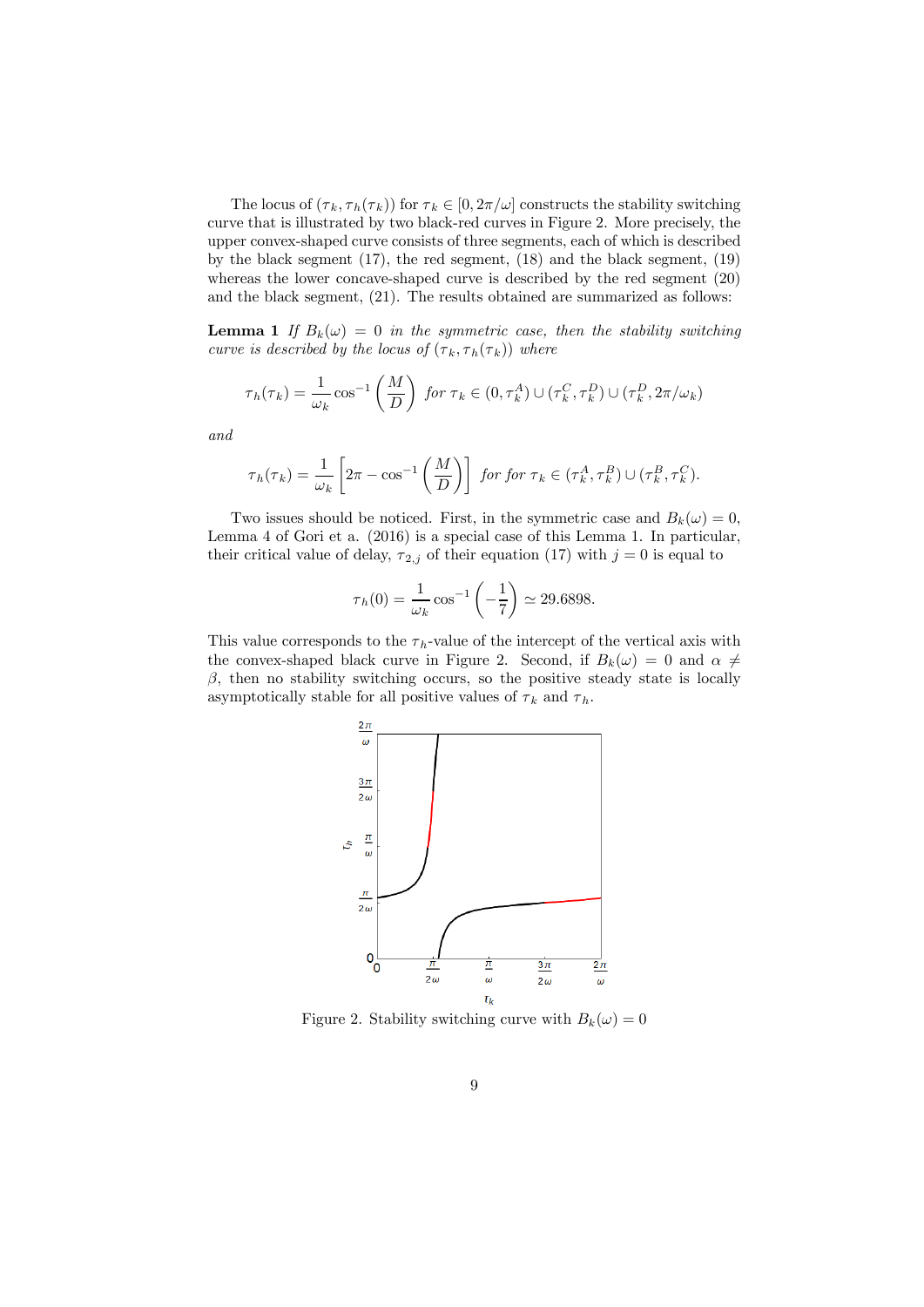**3.2**  $|B_k(\omega)|^2 > 0$ 

We have already shown that  $A_k(\omega)=0$  for any  $\omega\geq 0$  and  $B_k(\omega)\neq 0$  for  $\omega \neq \omega_k$ . Then there exists  $\varphi_k(\omega)$  such that

$$
\varphi_k(\omega) = \arg \left[ P_2 \bar{P}_3 - P_0 \bar{P}_1 \right] = \begin{cases} \frac{\pi}{2} & \text{if } B_k(\omega) > 0 \text{ or } \omega < \omega_k, \\ \frac{3\pi}{2} & \text{if } B_k(\omega) < 0 \text{ or } \omega > \omega_k, \end{cases}
$$

implying that

$$
\sin\left[\varphi_k(\omega)\right] = \frac{B_k(\omega)}{\sqrt{B_k(\omega)^2}} = \pm 1 \text{ and } \cos\left[\varphi_k(\omega)\right] = \frac{A_k(\omega)}{\sqrt{B_k(\omega)^2}} = 0.
$$

Using these relations and the addition theorem, equation (13) can be reduced to

$$
|P_0|^2 + |P_1|^2 - |P_2|^2 - |P_3|^2 = 2\sqrt{B_k(\omega)^2} \cos[\varphi_k(\omega) + \omega \tau_k]
$$
 (22)

that can be rewritten as

$$
\frac{|P_0|^2 + |P_1|^2 - |P_2|^2 - |P_3|^2}{2\sqrt{B_k(\omega)^2}} = \cos\left[\varphi_k(\omega) + \omega\tau_k\right] \le 1.
$$

Hence a sufficient and necessary condition for the existence of  $\tau_k \geq 0$  satisfying the above equation is

$$
\left| |P_0|^2 + |P_1|^2 - |P_2|^2 - |P_3|^2 \right| \le 2\sqrt{B_k(\omega)^2}
$$

or

$$
F(\omega) = \left[ |P_0|^2 + |P_1|^2 - |P_2|^2 - |P_3|^2 \right]^2 - 4B_k(\omega)^2 \le 0.
$$

With the notation of  $x = \omega^2$ , the right hand side of  $F(\omega)$  is reduced to the following form,

$$
F(x) = x4 + a3x3 + a2x2 + a1x + a0
$$
 (23)

where the coefficients are defined as

$$
a_3 = -4\delta^2 (1 - \alpha)^2,
$$
  
\n
$$
a_2 = 2\delta^4 (1 - 2\alpha) [4(1 - \alpha)^2 + (1 - 2\alpha)]
$$
,  
\n
$$
a_1 = -4\delta^6 (1 - 2\alpha)^2 (1 - \alpha)^2,
$$
  
\n
$$
a_0 = \delta^8 (1 - 2\alpha)^4.
$$

The factored form of (23) becomes

$$
F(x) = (x - \delta^2) \left( x - \delta^2 (1 - 2\alpha)^2 \right) \eta(x) \tag{24}
$$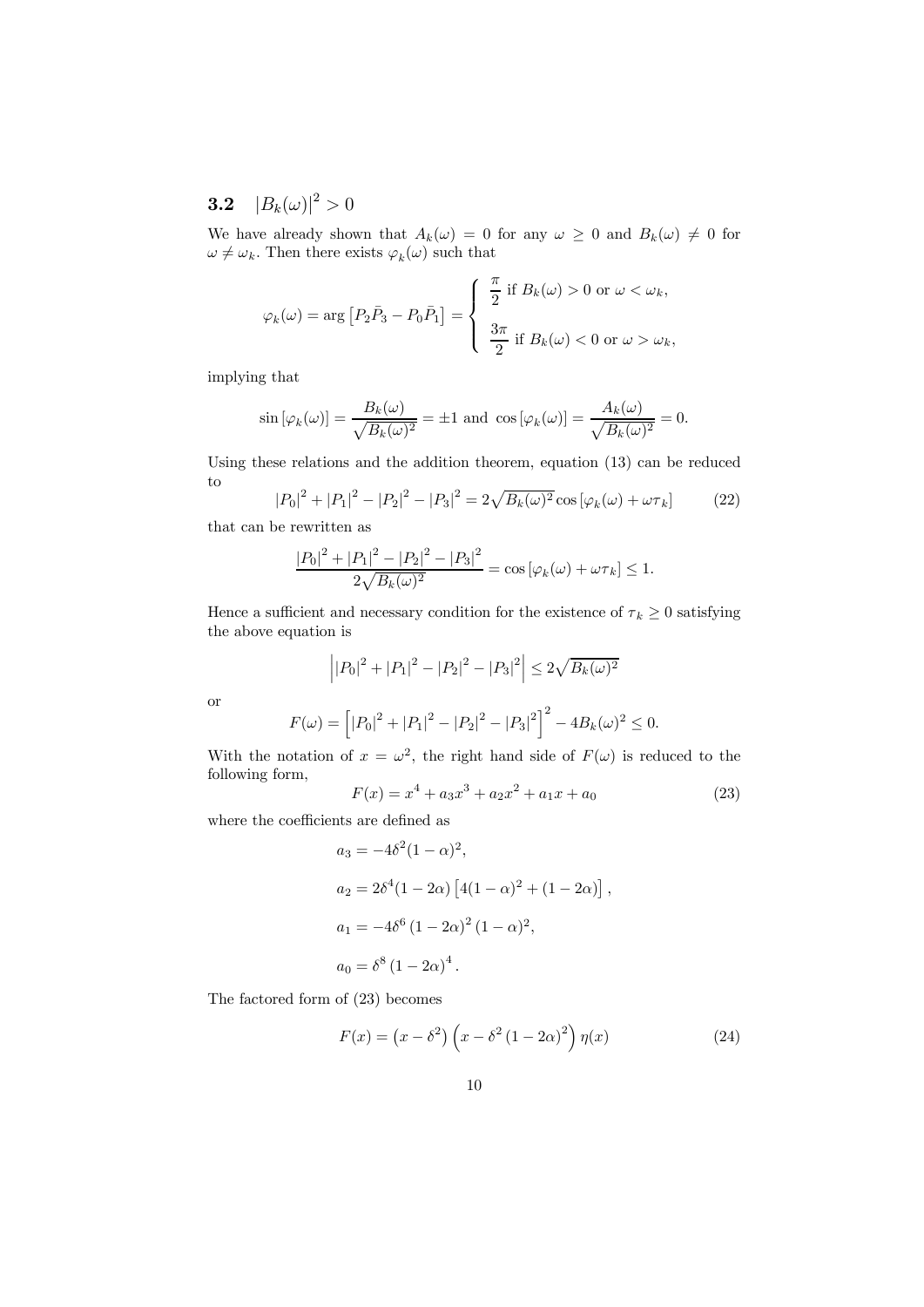where

$$
\eta(x) = x^2 - 2\delta^2 (1 - 2\alpha)x - \delta^4 (1 - 2\alpha)^2.
$$

Solving  $F(x)=0$  yields four real solutions,

$$
x_1 = \delta^2 > 0,
$$
  
\n
$$
x_2 = \delta^2 (1 - 2\alpha)^2 > 0,
$$
  
\n
$$
x_3 = x_4 = \delta^2 (1 - 2\alpha),
$$

implying that  $x_2 < x_3 = x_4 < x_1$ , so  $\omega_2 < \omega_3 = \omega_4 < \omega_1$ . It is also clear that  $F(\omega) \leq 0$  if  $\omega_2 \leq \omega \leq \omega_1$ .

Let us define  $\psi_k(\omega)$  by

$$
|P_0|^2 + |P_1|^2 - |P_2|^2 - |P_3|^2 = 2\sqrt{B_k(\omega)^2} \cos[\psi_k(\omega)] \tag{25}
$$

or

$$
\psi_k(\omega) = \cos^{-1}\left[\frac{|P_0|^2 + |P_1|^2 - |P_2|^2 - |P_3|^2}{2\sqrt{B_k(\omega)^2}}\right].
$$

Comparing the right hand side of (22) with that of (25) presents

$$
\tau_{k,m}^{\pm}(\omega) = \frac{1}{\omega} \left[ \pm \psi_k(\omega) - \varphi_k(\omega) + 2m\pi \right]. \tag{26}
$$

Returning to (11), we can see that it can be alternatively written as

$$
P_0 + P_2 e^{-i\omega \tau_h} + (P_1 + P_3 e^{-i\omega \tau_h}) e^{-i\omega \tau_k} = 0.
$$
 (27)

The similarity of (27) to (12) is clear. Hence, in the similar way to deriving  $\tau_{k,m}^{\pm}(\omega)$ , we can define the critical values of  $\tau_h$  as

$$
\tau_{h,n}^{\pm}(\omega) = \frac{1}{\omega} \left[ \pm \psi_h(\omega) - \varphi_h(\omega) + 2n\pi \right]. \tag{28}
$$

It is easy to show that

$$
A_h(\omega) = \text{Re}\left[P_1\bar{P}_3 - P_0\bar{P}_2\right] = 0,
$$
  
\n
$$
B_h(\omega) = \text{Im}\left[P_1\bar{P}_3 - P_0\bar{P}_2\right] = \delta\omega(1-\alpha)\left[\delta^2(1-2\alpha) - \omega^2\right],
$$
  
\n
$$
\psi_h(\omega) = \cos^{-1}\left[\frac{|P_0|^2 - |P_1|^2 + |P_2|^2 - |P_3|^2}{2\sqrt{B_h(\omega)^2}}\right]
$$

and

$$
\varphi_h(\omega) = \arg \left[ P_1 \bar{P}_3 - P_0 \bar{P}_2 \right] = \begin{cases} \frac{\pi}{2} & \text{if } B_h(\omega) > 0 \text{ or } \omega < \omega_h, \\ \frac{3\pi}{2} & \text{if } B_h(\omega) < 0 \text{ or } \omega > \omega_h \end{cases}
$$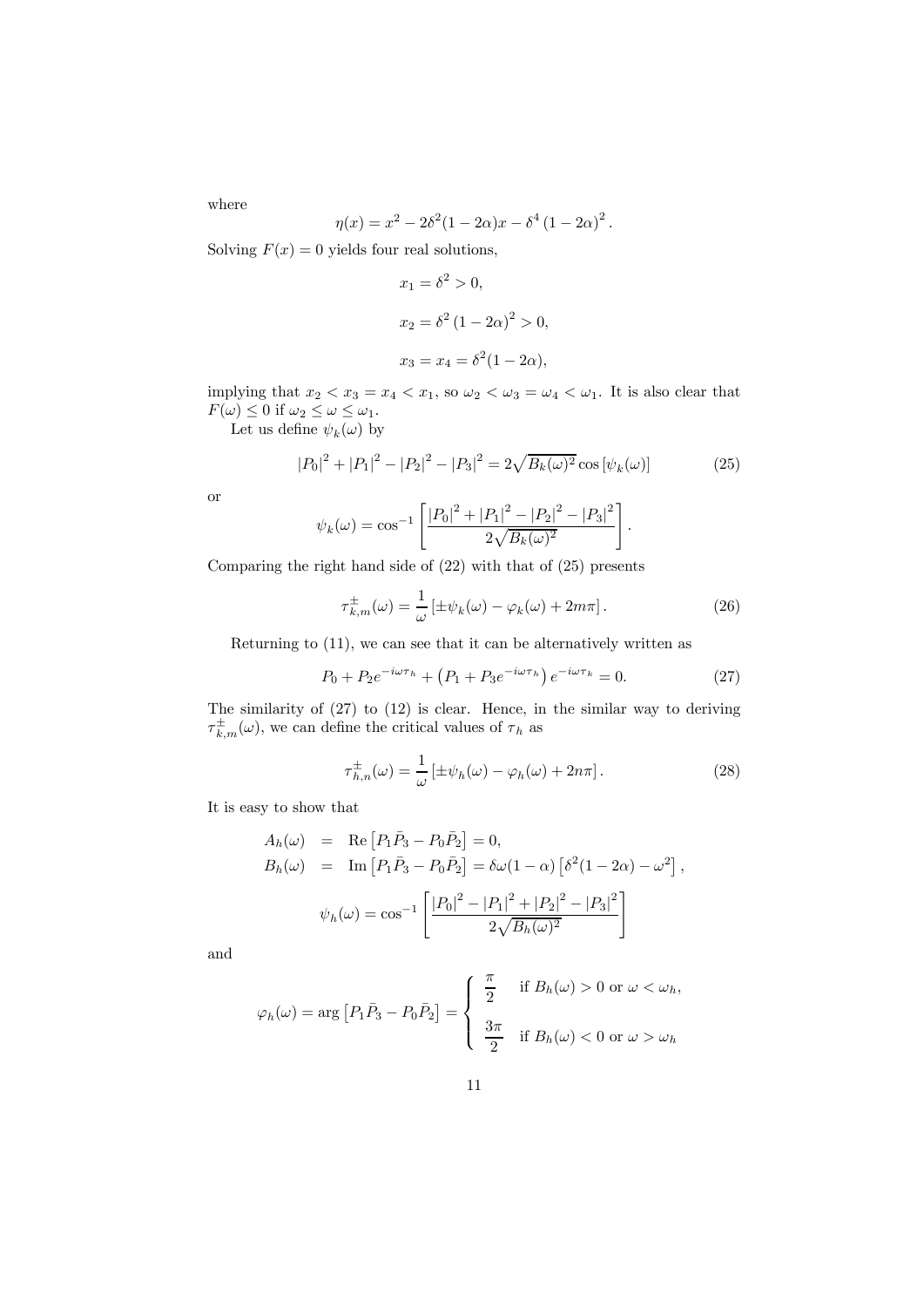with  $\omega_h$  being the positive solution of  $B_h(\omega)=0$ ,

$$
\omega_h = \delta \sqrt{1 - 2\alpha}.
$$

In case of  $B_h(\omega)=0$ , we solve (27) to have

$$
e^{-i\omega\tau_k} = -\frac{P_0 + P_2 e^{-i\omega\tau_h}}{P_1 + P_3 e^{-i\omega\tau_h}}.
$$
\n(29)

Two remarks should be addressed. First, as in the same way as to derive  $\tau_h(\tau_k)$ from equation (14), we can obtain  $\tau_k(\tau_h)$  and the stability switching curve  $(\tau_k(\tau_h), \tau_h)$  from equation (29). And second, noticing that (14) and (29) are different equations derived from the same equation (12), we can see that the stability switching curve  $(\tau_k(\tau_h), \tau_h)$  is identical with the stability switching curve  $(\tau_h(\tau_k), \tau_k)$ . In case of  $B_h(\omega) \neq 0$ , we can define critical values of  $\tau_h$ . To define  $\psi_h(\omega)$ , we need a condition similar to  $F(\omega) \leq 0$ , that is,

$$
G(\omega) = \left[ |P_0|^2 - |P_1|^2 + |P_2|^2 - |P_3|^2 \right]^2 - 4B_h(\omega)^2 \le 0.
$$

It can be shown that inequlities  $F(\omega) \leq 0$  and  $G(\omega) \leq 0$  define the same domain for  $\omega$ .

In the symmetric case,

$$
\omega_k = \omega_h = \omega_3 = \omega_4 = \delta \sqrt{1 - 2\alpha}.
$$

Hence, for  $\omega < \omega_k = \omega_h$ ,  $\varphi_k(\omega) = \varphi_h(\omega) = \pi/2^2$ . The blue and red curves in Figure 3 are the stability switching curves and described, respectively, by

$$
\left(\tau_{k,0}^{+}(\omega),\tau_{h,1}^{-}(\omega)\right) \text{ for } \omega \in [\omega_2, \omega_3] \tag{30}
$$

and

$$
\left(\tau_{k,0}^-(\omega),\tau_{h,1}^+(\omega)\right) \text{ for } \omega \in [\omega_2, \omega_3].\tag{31}
$$

In the same way, for  $\omega > \omega_k = \omega_h$ ,  $\varphi_k(\omega) = \varphi_h(\omega) = 3\pi/2$ . The green and orange curves are also the stability switching curves and described, respectively, by

$$
\left(\tau_{k,1}^+(\omega), \tau_{h,1}^-(\omega)\right) \text{ for } \omega \in [\omega_4, \omega_1]
$$
 (32)

and

$$
\left(\tau_{k,1}^-(\omega),\tau_{h,1}^+(\omega)\right) \text{ for } \omega \in [\omega_4, \omega_1].
$$
 (33)

As can be seen in Figure 3, these loci construct egg-shaped closed curves. The blue segment of the closed curve in the bottom-left is obtained for  $m = 1$  and

$$
\omega_j = \frac{1}{10\sqrt{3}} \simeq 0.0577.
$$

<sup>&</sup>lt;sup>2</sup>As before we take  $\alpha = \beta = 1/3$  and  $\delta = 1/10$  under which  $\omega_1 = 1/10$ ,  $\omega_2 = 1/30 \simeq 0.0333$ and for  $j = 3, 4, k, h$ ,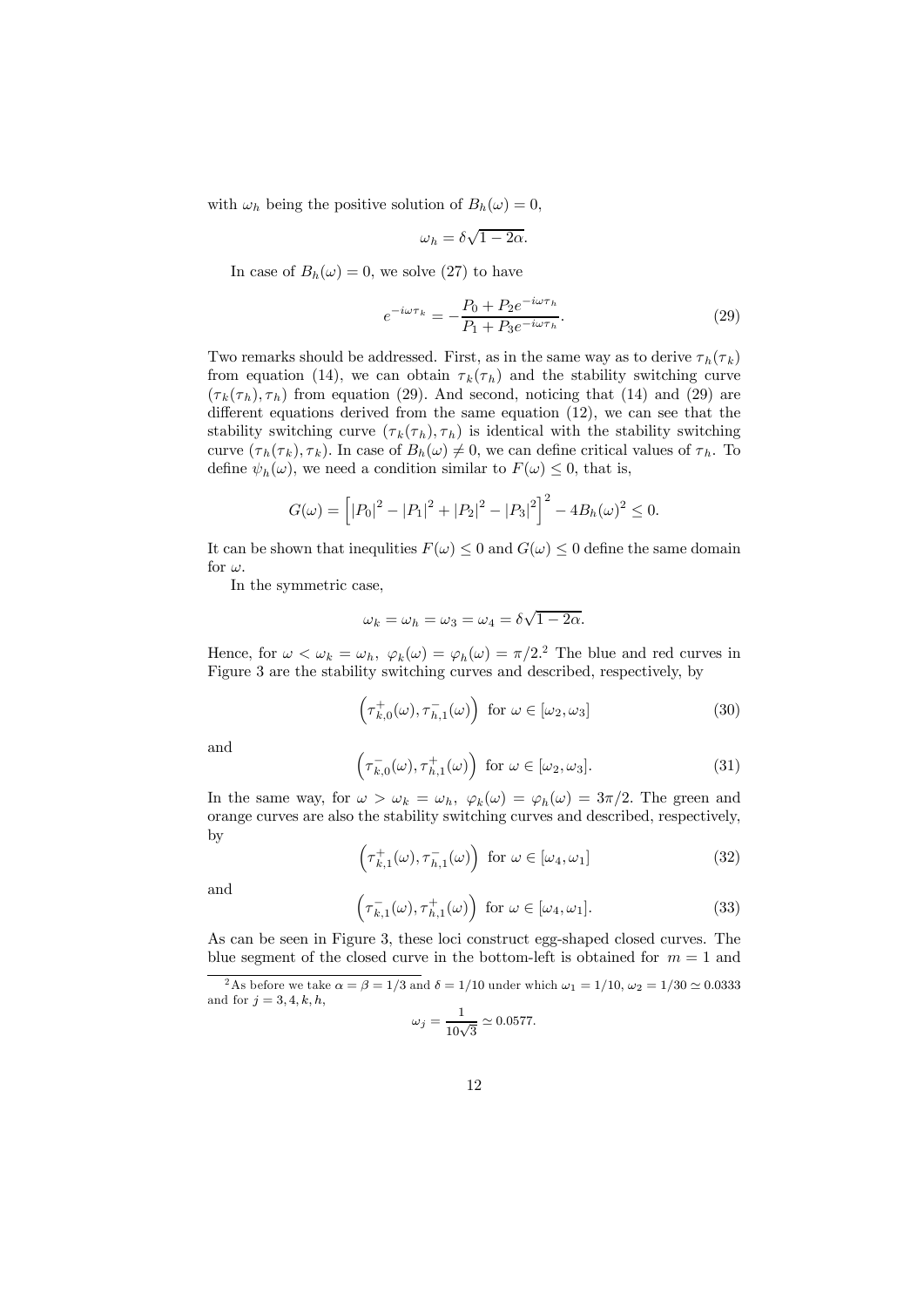$n = 0$ , the red one is for  $m = 0$  and  $n = 1$ , the green and orange ones are for  $m = n = 1$ . Since equations (26) and (28) indicate that m is a horizontal shift parameter and  $n$  is a vertical shift parameter, increasing the value of  $m$  shifts the closed curve rightward, increasing the value of  $n$  shifts the closed curve upward, increasing both values makes the shift in the diagonal direction with some distortion. Notice that there are infinitely many closed curves since  $m$  and n can take infinitely many values. The result obtained so far is summarized as follows:

Lemma 2 From (26) and (28) in the symmetric case the following pairs of delays,

$$
\left\{ \left( \tau_{k,m}^{\pm}(\omega), \tau_{h,n}^{\mp}(\omega) \right) \mid \omega \in \Omega \right\} \text{ for } m, n = 0, 1, 2, \dots
$$

construct the set of all stability switching curves on the  $(\tau_k, \tau_h)$  plane for equations (7) when  $B_k(\omega) \neq 0$ .



Figure 3. Stability switching curves for  $m, n = 0, 1, 2$ 

The stability switching curve is obtained by placing Figure 2 over the lowerleft part of Figure 3 that is illustrated in Figure 4. It has already been confirmed that the stationary point without delays is locally asymptotically stable. Since the stability region must includes the origin (i.e.,  $\tau_k = \tau_h = 0$ ), it might be the region surrounded by the two black, orange and green curves. If a pair of the delay is selected from this region, then the steady state of the delay system (7) is locally asymptotically stable as the real parts of the characteristic roots are negative for  $\tau_k$  and  $\tau_h$ . If a pair of  $(\tau_k, \tau_h)$  crosses one of the boundary segments, then the real part of a characteristic root becomes positive and thus the stationary state loses stability. Applying the stability switching index obtained in the Appendix, we can verify the stability switching direction along these colored critical curves. We examine the pair on the green and orange curves, the lower part of the egg-shaped ellipse. Since those curves are described by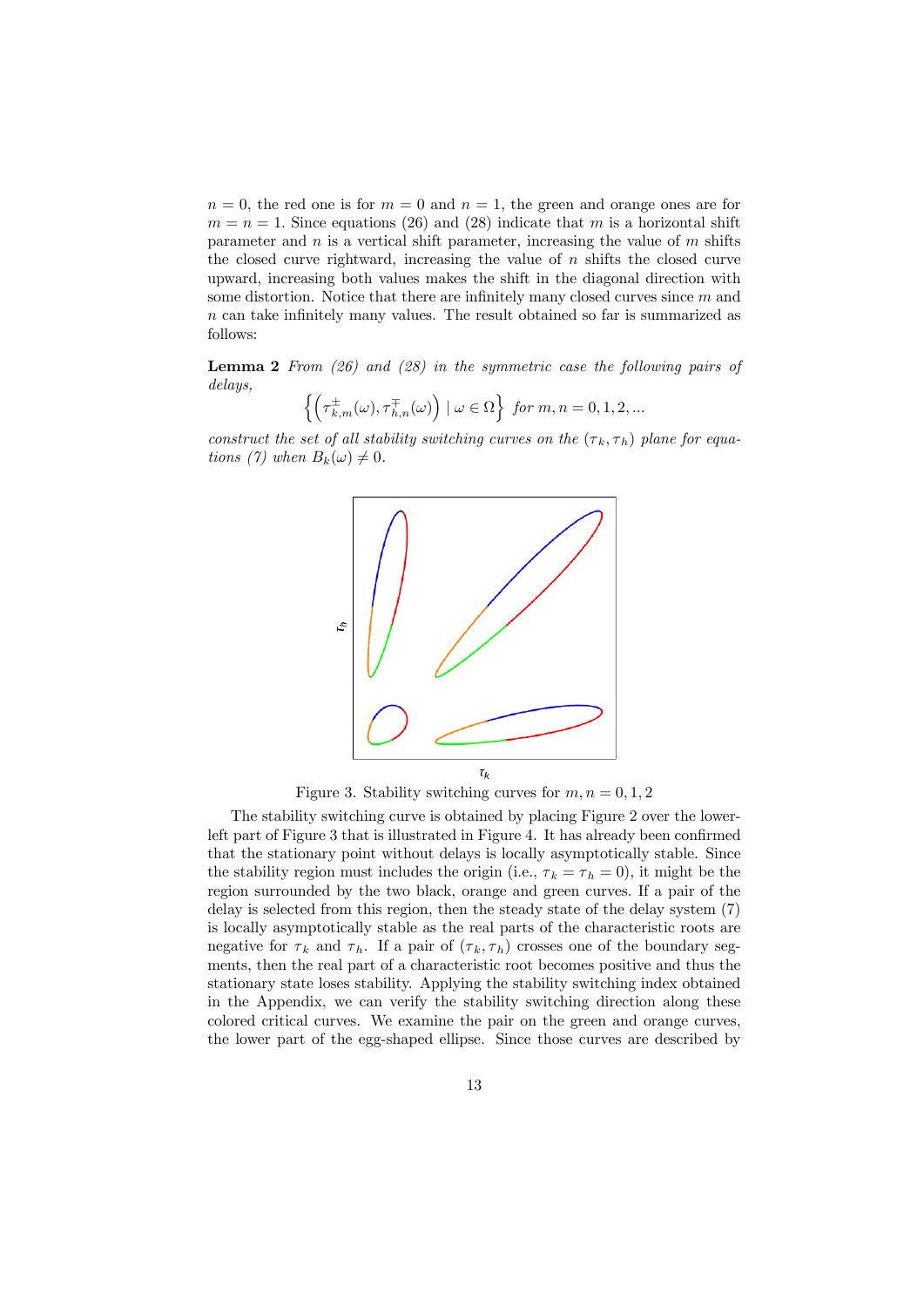(32) and (33), substituting  $\tau_{k,1}^+(\omega)$  and  $\tau_{k,1}^-(\omega)$  into  $\tau_k$  of (A-7) and numerically calculating the corresponding indices yields the following,

 $Q[\omega, \omega \tau_{k,1}^+(\omega)] = Q_G(\omega) < 0$  for  $\omega \in (\omega_4, \omega_1)$  for the green curve,

 $Q[\omega, \omega \tau_{k,1}^-(\omega)] = Q_O(\omega) > 0$  for  $\omega \in (\omega_4, \omega_1)$  for the orange curve

where the subscripts  $G$  and  $O$  stand for "Green" and "Orange." According to Theorem 3, in crossing either the orange curve or the green curve from inside to outside of the closed curve at least one pair of eigenvalues changes its real part from positive to negative. On the other hand, since the index  $Q$  becomes zero along the black convex- and concave-shaped curves, neither direction of stability switch nor Hopf bifurcation can be proved.<sup>3</sup> However, numerical simulations indicate the loss of stability and the birth of a limit cycle as will be seen later when the pair of the delays crosses the black curve.



Figure 4. Stability switching curve for

One more result is added. There are two small lens-shaped regions in the lower-right and upper-left parts of Figure 4: one surrounded by the red and the concave black curves between points c and  $c'$  and the other is by the blue and the convex black curves between points  $b$  and  $b'$ . It will be numerically checked in the next section that the steady state is locally asymptotically stable in these regions. Since the steady state is unstable in the adjacent regions, the stability regain occurs when the pair of the delays crosses the boundary of these lensshaped regions. The lower-right lens-shaped region is enlarged in Figure 5. We will return to the dotted line later. We summarize this as follows.

**Theorem 2** In the symmetric case, the steady state is locally asymptotically stable in the following two regions, one is between the two curves,

$$
\tau_h(\tau_k)
$$
 for  $\tau_k \in (0, \tau_k^A)$  and  $\left(\tau_{k,0}^+(\omega), \tau_{h,1}^-(\omega)\right)$  for  $\omega \in (\omega_2, \omega_3)$ 

<sup>&</sup>lt;sup>3</sup>The second derivative of  $\lambda$  can be used and check the sign change of its real part. However it would lead to very complicated expressions.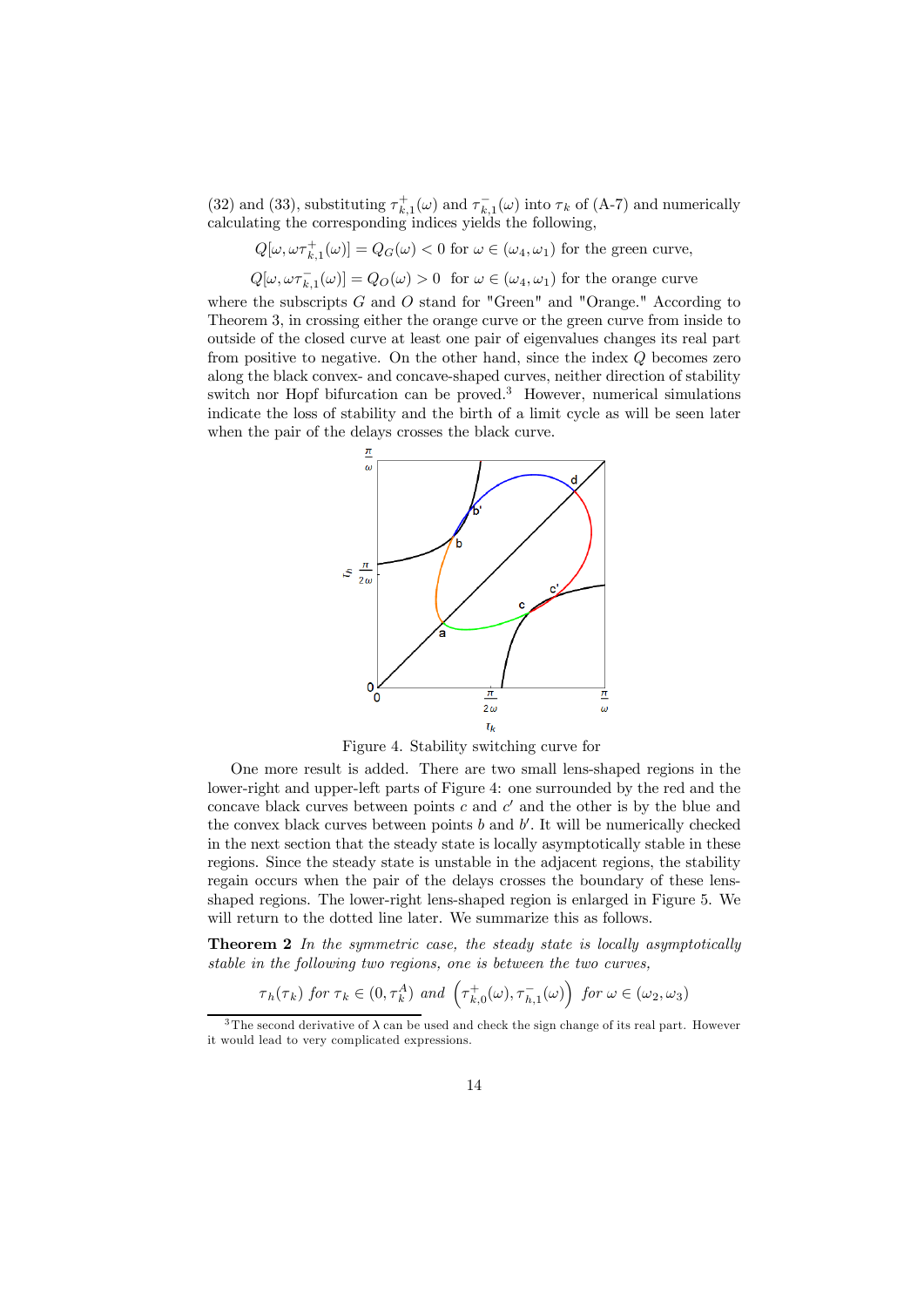and the other is between the two curves



Figure 5 The lenze-shaped stability region

### 3.3 Two Delay Model: Asymmetric Case

In this section, the notations of the Appendix are used. We now turn attention briefly to the asymmetric case in which  $\alpha = 3/10$  and  $\beta = 1/3$ , leading to  $\alpha < \beta$ under which no possibility of  $B_k(0) = 0$ . The corresponding stability switching curves obtained under  $|B_k(\omega)|^2 > 0$  are distorted due the parameter asymmetry and seen in Figure 6 where  $R_G$ ,  $R_O$  and  $R_B$  denote the R-regions of the green, orange and blue curve, respectively.  $L_G$ ,  $L_O$  and  $L_B$  denote the L-regions. The blue, green and orange curves are described by (30), (31) and (32) with the new parameter value of  $\alpha$  and  $\beta$  and the same values of the other parameters. The stability switching indices can be obtained similarly to the symmetric case, and along these curves are

 $Q[\omega, \omega \tau_{k,0}^+(\omega)] = Q_B(\omega) < 0$  for  $\omega \in (\omega_2, \omega_4)$  for the blue curve,

 $Q[\omega, \omega \tau_{k,1}^+(\omega)] = Q_G(\omega) < 0$  for  $\omega \in (\omega_3, \omega_1)$  for the green curve,

 $Q[\omega, \omega \tau_{k,1}(\omega)] = Q_O(\omega) > 0$  for  $\omega \in (\omega_3, \omega_1)$  for the orange curve

where it should be noticed that  $\omega_4 < \omega_3$  under  $\alpha < \beta$ . According to Theorem 6 given in the Appendix, we now determine the directions of stability switches. The sign of real part of an eigenvalue changes to negative from positive if a pair of  $(\tau_k, \tau_h)$  crosses the blue and green curves in the arrowed directions, and changes to positive from negative through the orange curve. Summarizing the results, we have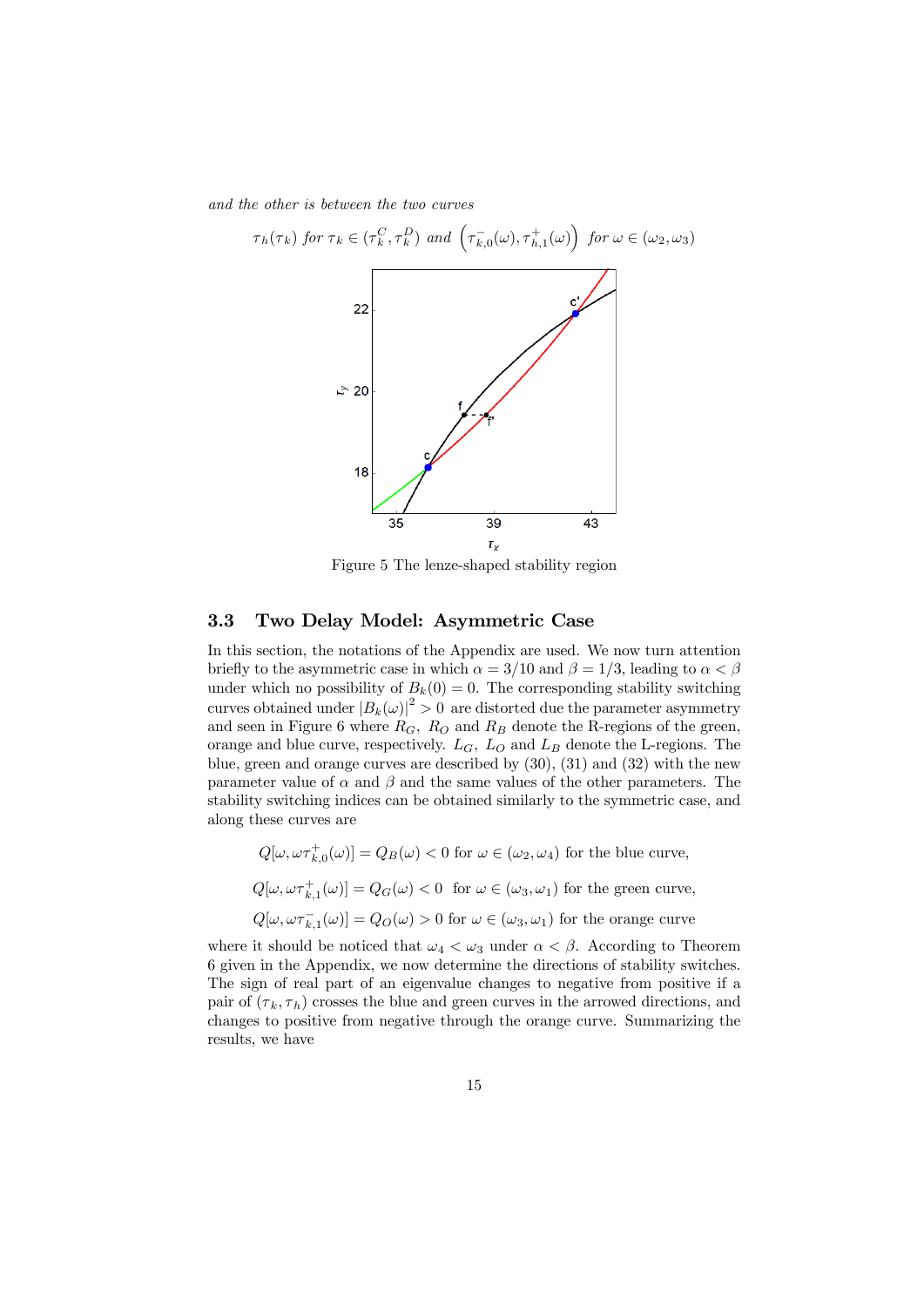**Theorem 3** Assuming a pair of  $(\tau_k, \tau_h)$  moves in the crossing curve in increasing direction of  $\omega$ , then the stability regions are

- 1) the left hand side denoted as  $L_G$  of the green curve,
- 2) the right hand side denoted as  $R_O$  of the orange curve.
- 3) the left hand side denoted as  $L_B$  of the blue curve.



Figure 6 Distorted stability switching curve.

## 4 Numerical Simulations

We numerically justify the validity of the analytical results obtained in the previous sections. Numerical simulations are done with the symmetric parameter values,

$$
\alpha = 1/3
$$
,  $\delta = 1/10$  and  $s_h = s_k = 1/3$ .

Given constant initial functions,

$$
k(t) = k^* + k_0
$$
 and  $h(t) = h^* + h_0$  for  $t \le 0$ ,

we run the delay system (7) for  $0 \le t \le T$ . Usually data obtained for  $t \le 0.9T$ are discarded to take away the effects caused by the initial disturbances.  $k^*$  and  $h^*$  are the steady state given in (5),  $k_0$  and  $h_0$  are to be determined.<sup>4</sup>

Figure 7 is an enlargement of the lower-right part of Figure 4. It is confirmed that the steady state is locally unstable for  $(\tau_k, \tau_h)$  belonging to the region between the black-red curve and the blue curve, However trajectories  $(\tau_k, \tau_h)$ on the blue curve become sooner or later economically infeasible. The black curve between point  $c$  and the point on the abscissa axis is divided into ten small segments. We select one point and fix the value of  $\tau_h$  at the ordinate of the selected point. We simulate the system (7) with respect to  $\tau_k$  along the

<sup>&</sup>lt;sup>4</sup>Different values of T,  $k_0$  and  $h_0$  may be chosen in different simulations.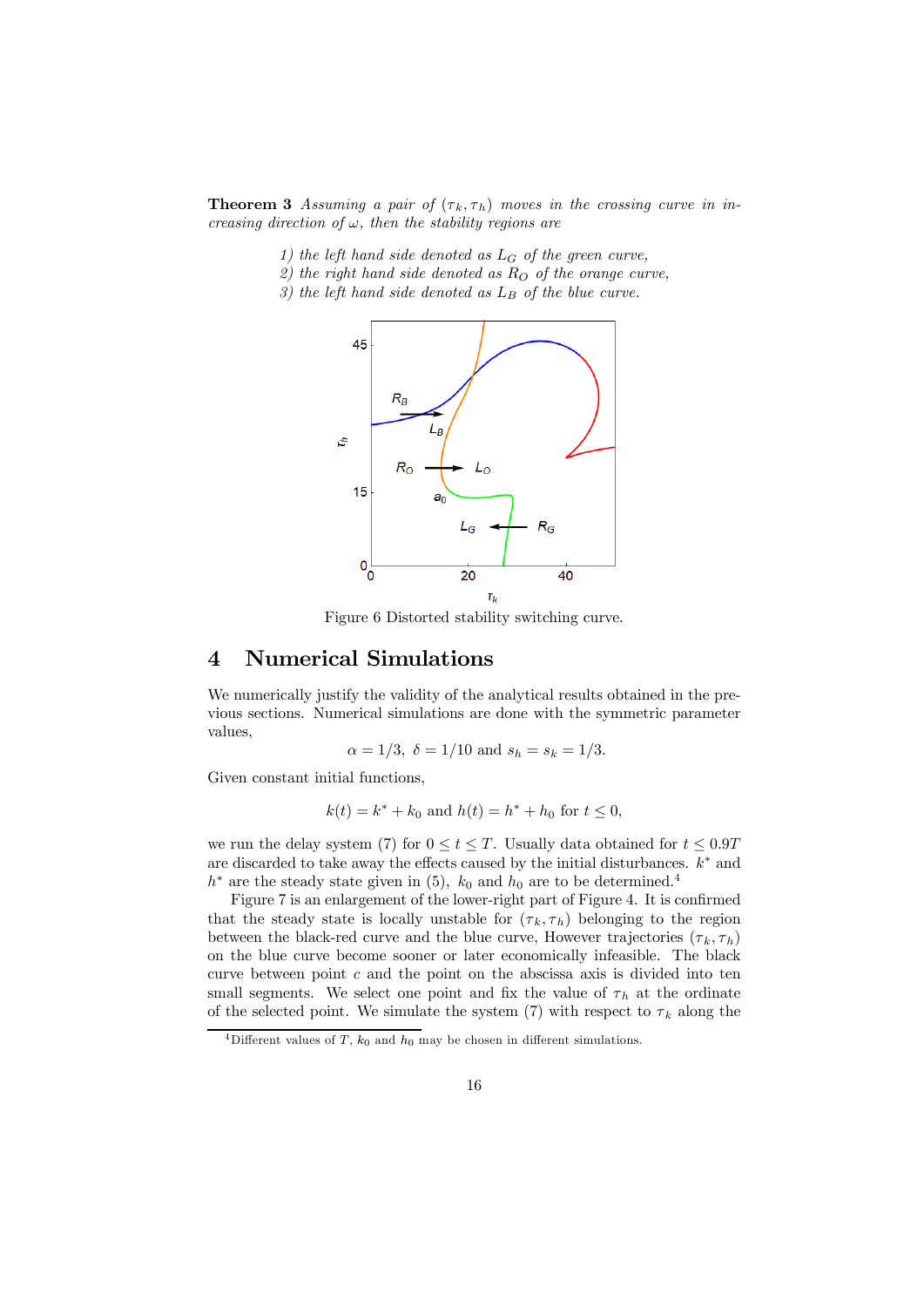horizontal line at the ordinate. We start from a point whose abscissa is a little bit smaller than the abscissa of the dividing point and increase the value of  $\tau_k$  until abscissa of the corresponding blue point. The same procedure is repeated along the dotted black curve between  $c$  and  $c'$ . Similar analysis can be performed on the upper-left part of Figure 4.



Figure 7 Feasible instability region

In the region between the black curve and the blue curve, the steady state is unstable and cyclic dynamics involving complicated dynamics could arise. Two examples are given in Figure 8.  $T = 20,000, k_0 = 0.1$  and  $h_0 = -0.1$  are common in both simulations.<sup>5</sup> In Figure 8(A), which is essentially the same as Figure 3 of Gori et al. (2016), we select point  $e$  with  $\tau_k^e \simeq 31.67$  and  $\tau_h^e \simeq 9.66$ . We repeatedly run the model by increasing  $\tau_k$  from  $\tau_k^m$  to  $\tau_k^M$  (the abscissa of point e') with an increment of  $(\tau_k^M - \tau_k^m)/500$  along the lower dotted line in Figure 8 where

$$
\tau_k^m = \tau_k^e - 1
$$
 and  $\tau_k^M = \tau_k^{e'} = 40.85$ .

It is observed in Figure  $8(A)$  that the steady state is asymptotically stable for  $\tau_k \in [\tau_k^m, \tau_k^e]$  since the left hand side of point e is the stability region, loses stability at  $\tau_k^e$  of point e and then bifurcates to complicated dynamics via period doubling cascade, finally become economically infeasible at  $\tau_k^{e'}$  of point  $e'$ .

In Figure 8(B), the fixed value of  $\tau_h$  is increased to  $\tau_h^f \simeq 19.43$ , the ordinate of point f, and  $\tau_k$  is increased from  $\tau_k^f$  to  $\tau_k^{f''}$  with an increment of  $(\tau_k^{f''}-\tau_k^f)/500$ along the upper dotted line in Figure 6 where

$$
\tau_k^f \simeq 37.77 \text{ and } \tau_k^{f''} \simeq 40.99.
$$

<sup>&</sup>lt;sup>5</sup>It might be possible to have another critical value of  $\tau_k$  if we change the value of T. However the change could be only minor and the qualitative property of the blue curve would not be affected.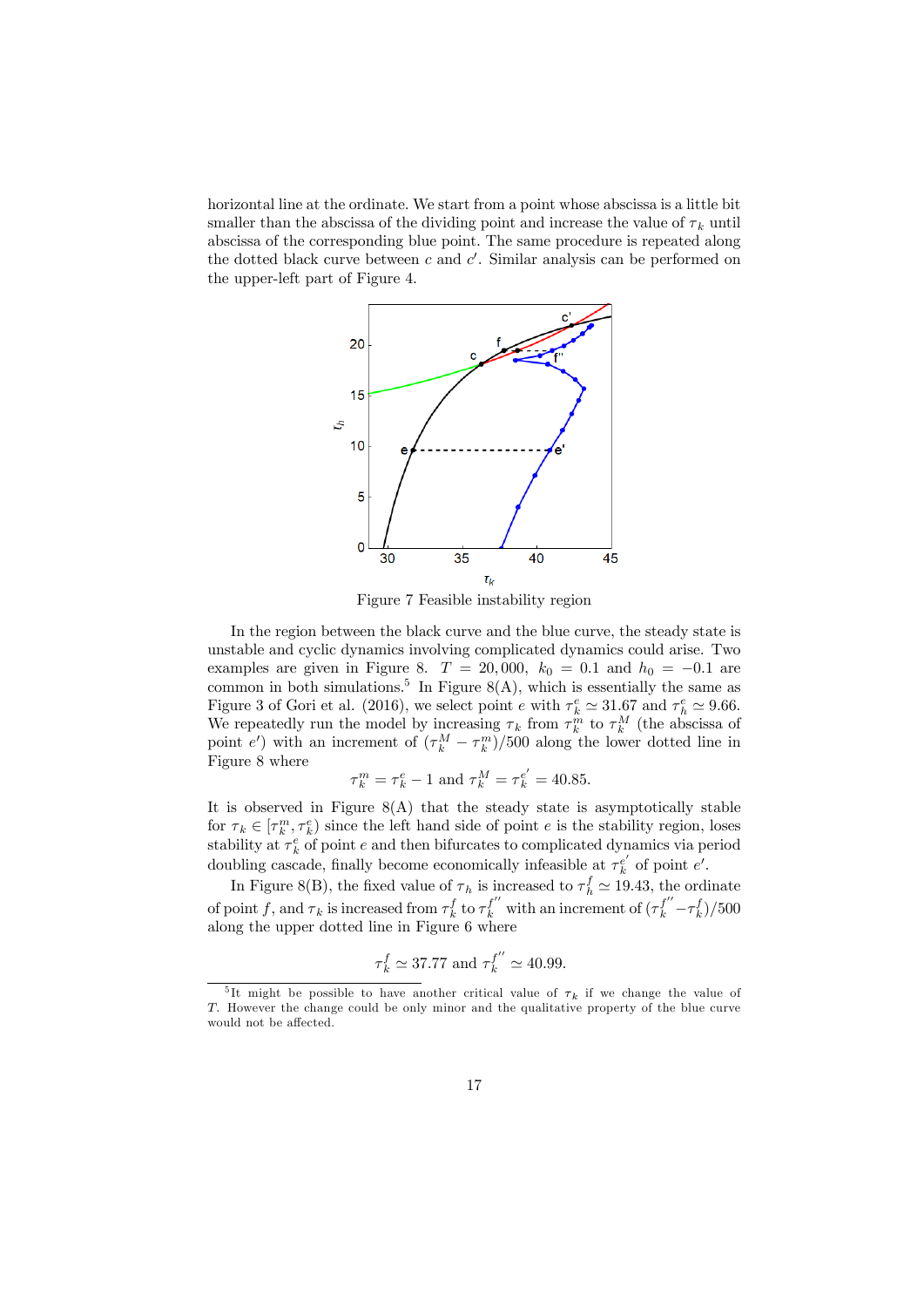The steady state is locally unstable for  $\tau_k < \tau_k^f$ . It is seen in Figure 8(B) that it becomes asymptotically stable for  $\tau \in (\tau_k^f, \tau_k^{f'})$  where  $\tau_k^{f'} \simeq 38.66$  is the ordinate of point  $f$ " that the crossing point of the dotted line with the red curve of Figure 7. Notice that point  $f'$  is seen on the red curve between points c and  $c'$  in Figure 5. Although not shown, it is numerically verified that the steady state is locally asymptotically stable for any  $(\tau_k, \tau_h)$  in the lens-shaped region in Figure 5 that proves Theorem 4. The steady state loses stability at  $\tau_k^{f'}$  and bifurcates to a limit cycle for larger values of  $\tau_k$  until  $\tau_k^{f''}$  at which economical feasibility is lost. Comparing these two simulations shows that complicated dynamics can be born when the difference between two delays are large and only limit cycle can be observed when the difference is smaller.



Figure 8. Bifurcation diagrams

## 5 Concluding Remarks

A delay extended Solow model was developed in which a special Cobb-Douglas production function had three factors, physical capital, human capital and labor. Output was used for investment in physical capital as well as for human capital and consumption. A crucial element of the model was the assumption that construction of the new capitals was delayed due to a gestation time in physical capital and a maturation time in human capital. The stability switching curve on which stability is lost was analytically derived. The theoretical results were numerically confirmed and the study suggests that the delays could be source of endogenous fluctuations. One drawback of the model is that it could not prevent unstable trajectories from being negative maybe due to insufficient nonlinearities of the model.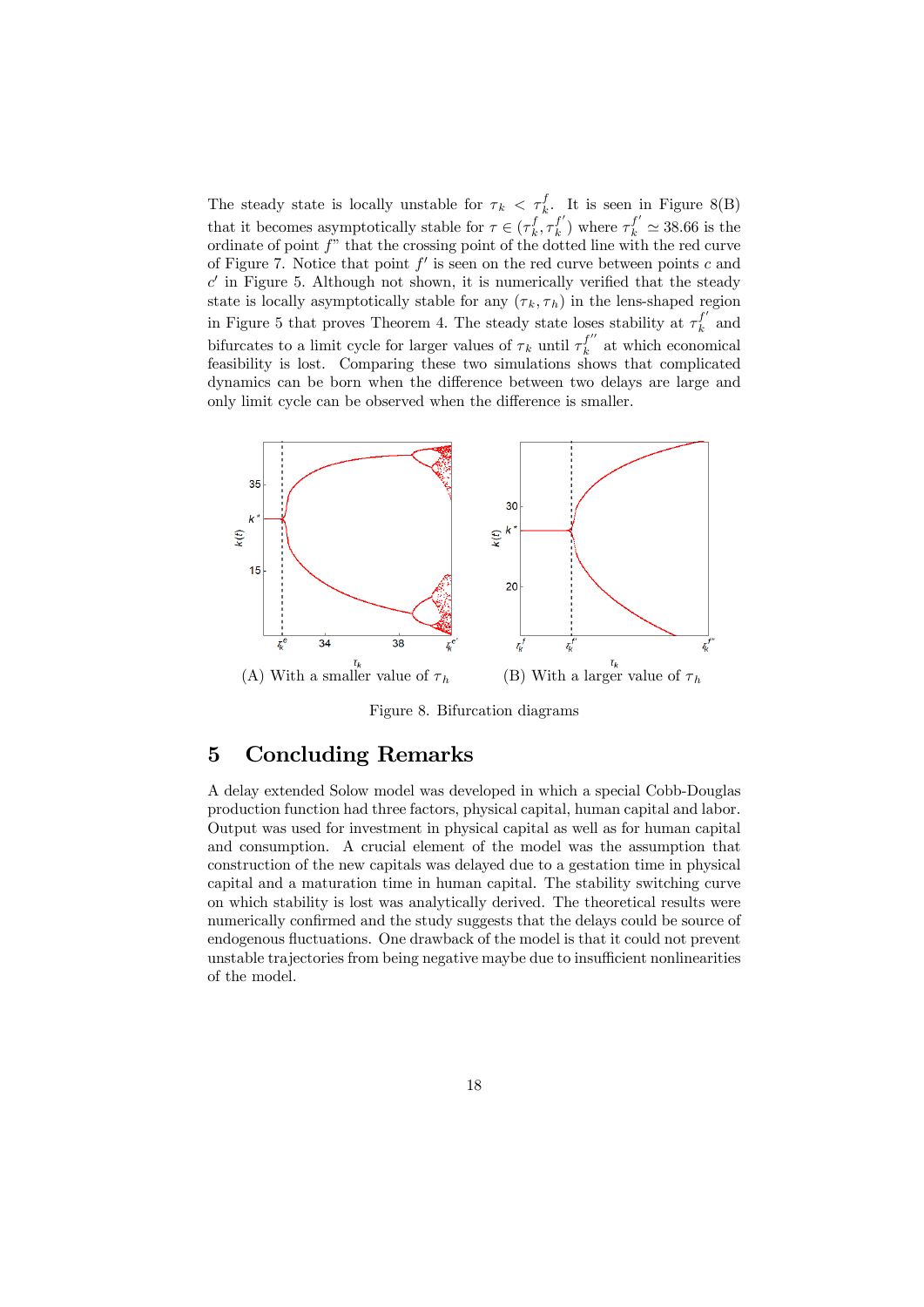#### Appendix

In this Appendix, we provide the stability switching index, Q. When a pair of  $(\tau_k, \tau_h)$  crosses the stability switching curve, we can determine the sign of Q and the direction of the stability loss or gain according to the sign of Q. To this end, we first define a direction of the curve. We call the direction of the curve *positive* if it corresponds to increasing values of  $\omega$ . When we head in the positive direction of the curve, then the region on our left-hand or right-hand side is called the region on the left (or the L-region) or the region on the right (or the R-region).

Given  $P_i(i\omega)$  for  $j = 0, 1, 2, 3, R_\ell$  and  $I_\ell$  for  $\ell = 1, 2$  denote the real and imaginary parts of

$$
P_1(i\omega)e^{-i\omega\tau_k} + P_3(i\omega)e^{-i\omega(\tau_k + \pi_h)} \tag{A-1}
$$

and

$$
P_2(i\omega)e^{-i\omega\tau_h} + P_3(i\omega)e^{-i\omega(\tau_k + \pi_h)}, \tag{A-2}
$$

respectively.

For  $\ell = 1$ , it is rewritten as

$$
i\delta\omega(1-\alpha)\left[\cos\left(\omega\tau_{k}\right)-i\sin\left(\omega\tau_{k}\right)\right]+\delta^{2}(1-2\alpha)\left[\cos\left(\omega\tau_{k}+\omega\tau_{h}\right)-i\sin\left(\omega\tau_{k}+\omega\tau_{h}\right)\right].
$$

The real part is

$$
R_1 = \delta\omega(1-\alpha)\sin(\omega\tau_k) + \delta^2(1-2\alpha)\cos(\omega\tau_k + \omega\tau_h)
$$

that is, with the relations in (16),

$$
R_1 = \delta\omega(1-\alpha)\sin(\omega\tau_k) + \delta^2(1-2\alpha)\left[\frac{M}{D}\cos(\omega\tau_k) + \frac{N}{D}\sin(\omega\tau_k)\right].
$$
 (A-3)

Similarly we can have  $R_2$  if  $\tau_k$ ,  $\tau_h$  are interchanged,

$$
R_2 = \delta\omega(1-\alpha)\sin(\omega\tau_h) + \delta^2(1-2\alpha)\left[\frac{M}{D}\cos(\omega\tau_h) + \frac{N}{D}\sin(\omega\tau_h)\right]
$$
 (A-4)

where  $\sin(\omega \tau_h) = -N/D$  and the second part is symmetric in  $\tau_k$ ,  $\tau_h$ . The imaginary part of  $(A-1)$  is

$$
I_1 = \delta\omega(1-\alpha)\cos(\omega\tau_k) - \delta^2(1-2\alpha)\sin(\omega\tau_k + \omega\tau_h)
$$

that can, with the relations in (16), be transformed to

$$
I_1 = \delta\omega(1-\alpha)\cos(\omega\tau_k) - \delta^2(1-2\alpha)\left[\frac{M}{D}\sin(\omega\tau_k) - \frac{N}{D}\cos(\omega\tau_k)\right]. \quad (A-5)
$$

In the similar way,

$$
I_2 = \delta\omega(1-\alpha)\cos(\omega\tau_h) - \delta^2(1-2\alpha)\left[\frac{M}{D}\sin(\omega\tau_h) - \frac{N}{D}\cos(\omega\tau_h)\right]
$$
 (A-6)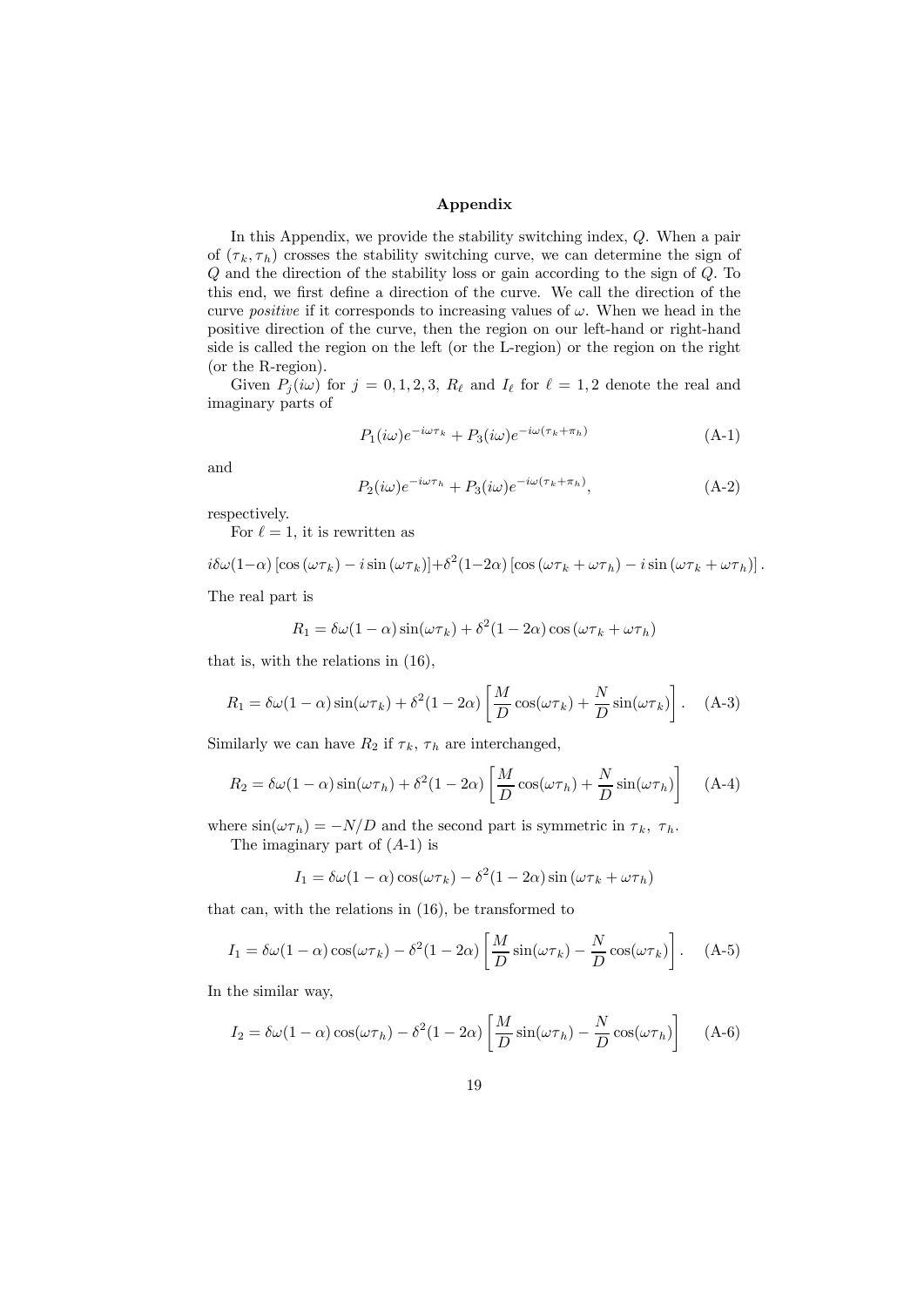where  $cos(\omega \tau_h) = M/D$ . Hence the stability switching index is defined as

$$
Q(\omega, \omega \tau_k) = R_2 I_1 - R_1 I_2
$$

that can be, after arranging the terms, written as

$$
Q(\omega, \omega \tau_k)
$$
  
=  $-\frac{N}{D} (\delta \omega)^2 (1 - \alpha)^2 \cos(\omega \tau_k) + \frac{N}{D} B \delta \omega (1 - \alpha) + \delta \omega (1 - \alpha) A \cos(\omega \tau_k)$   

$$
-\frac{M}{D} (\delta \omega)^2 (1 - \alpha)^2 \sin(\omega \tau_k) - \frac{M}{D} A \delta \omega (1 - \alpha) + \delta \omega (1 - \alpha) B \sin(\omega \tau_k)
$$
(A-7)

where

$$
A = \delta^2 (1 - 2\alpha) \left[ \frac{M}{D} \cos(\omega \tau_k) + \frac{N}{D} \sin(\omega \tau_k) \right],
$$
  

$$
B = \delta^2 (1 - 2\alpha) \left[ \frac{M}{D} \sin(\omega \tau_k) - \frac{N}{D} \cos(\omega \tau_k) \right].
$$

We have the following result on the direction of any stability switch along the stability switching curves:

**Theorem 4** (Theorem 3 of Matsumoto and Szidarovszky  $(2018)$ ) Assume i $\omega$  is a simple pure complex eigenvalue and point  $(\tau_k, \tau_h)$  is on the crossing curve. As point  $(\tau_k, \tau_h)$  moves from the right to the left, then a pair of eigenvalues crosses the imaginary axis to the right if  $Q(\omega, \omega \tau_k) > 0$  and the direction is opposite if  $Q(\omega, \omega \tau_k) < 0.$